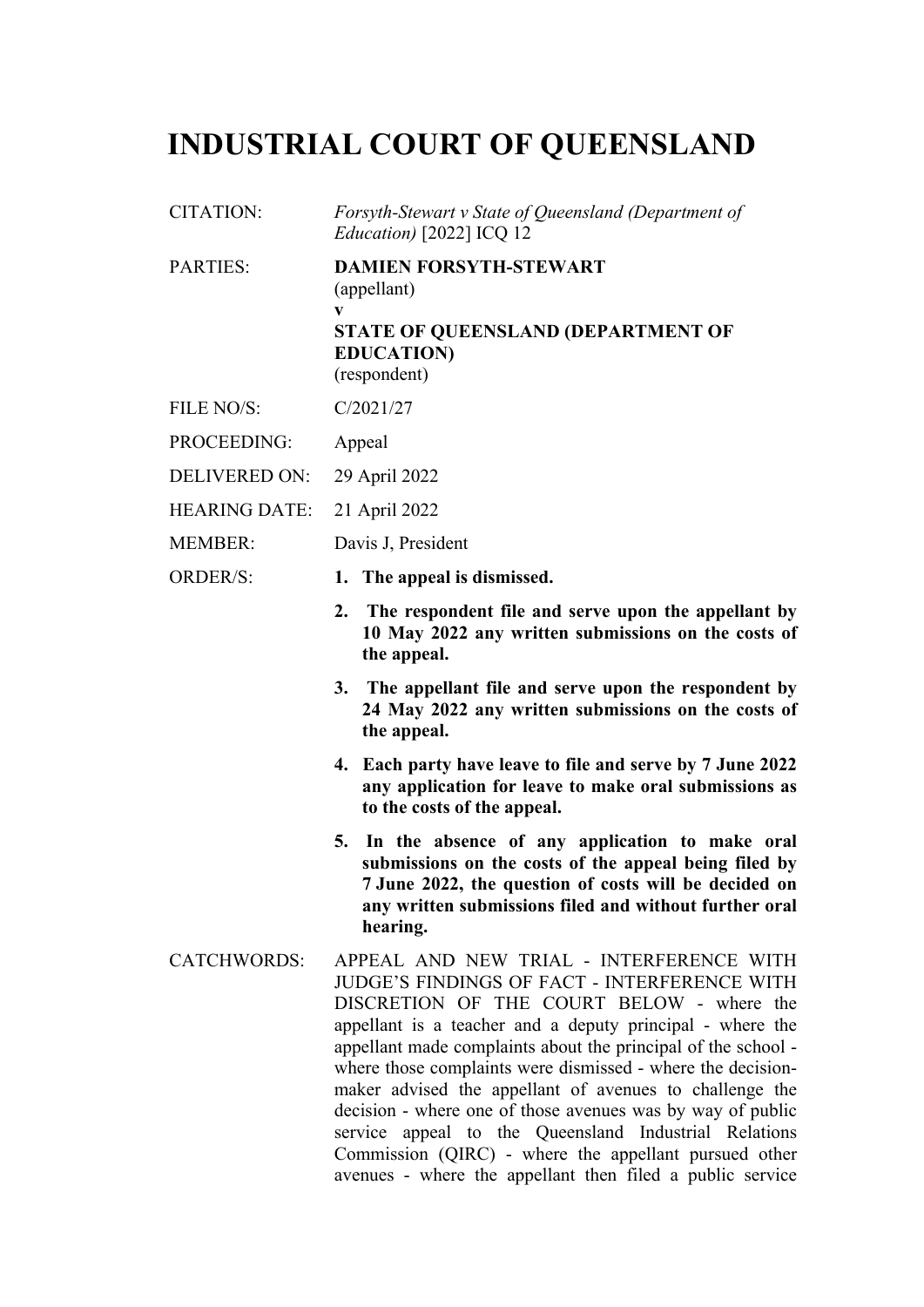appeal out of time - where the appellant sought an extension of time to regularise the appeal - where the QIRC dismissed the application - whether the QIRC failed to take into account relevant considerations - whether the QIRC's decision was unreasonable - whether the appellant was denied procedural fairness

*Industrial Relations Act* 2016, s 557, s 564, s 565 *Ombudsman Act* 2001 *Public Service Act* 2008, s 194

CASES: *Associated Provincial Picture Houses Ltd v Wednesbury Corporation* [1948] 1 KB 223, followed *Attorney-General (NSW) v Quin* (1990) 170 CLR 1, cited *Commissioner for the ACT Revenue v Alphaone Pty Ltd* (1994) 49 FCR 576, followed *Forsyth-Stewart v State of Queensland (Department of Education)* [2021] QIRC 395, related *Fox v Percy* (2003) 214 CLR 118, cited *Kioa v West* (1985) 159 CLR 550, followed *Lee v Lee* (2019) 266 CLR 129, cited *Minister for Aboriginal Affairs v Peko-Wallsend Ltd* (1986) 162 CLR 24, cited *Minister for Immigration and Border Protection v SZSSJ* (2016) 259 CLR 180, cited *Minister for Immigration and Citizenship v Li* (2013) 249 CLR 332, considered *Minister for Immigration and Multicultural Affairs v Eshetu* (1999) 197 CLR 611, cited *Orreal v Queensland Community Corrections Board* (1995) 81 A Crim R 212, considered *Robinson Helicopter Co Inc v McDermott* (2016) 90 ALJR 679, cited *Secretary, Department of Sustainability and Environment (Vic) v Minister for Sustainability, Environment, Water, Population and Communities (Cth)* (2013) 209 FCR 215, cited *Shepherd v The Queen* (1990) 170 CLR 573, cited *Warren v Coombes* (1979) 142 CLR 531, cited APPEARANCES: Mr Forsyth-Stewart appeared for himself L Grant instructed by J Dmitrovic, lawyer for the Crown Solicitor for the respondent

[1] This is an appeal against the decision of Deputy President Merrell refusing the appellant's application to extend time within which to lodge an appeal to the Queensland Industrial Relations Commission (QIRC). The current appeal is against an exercise of discretion.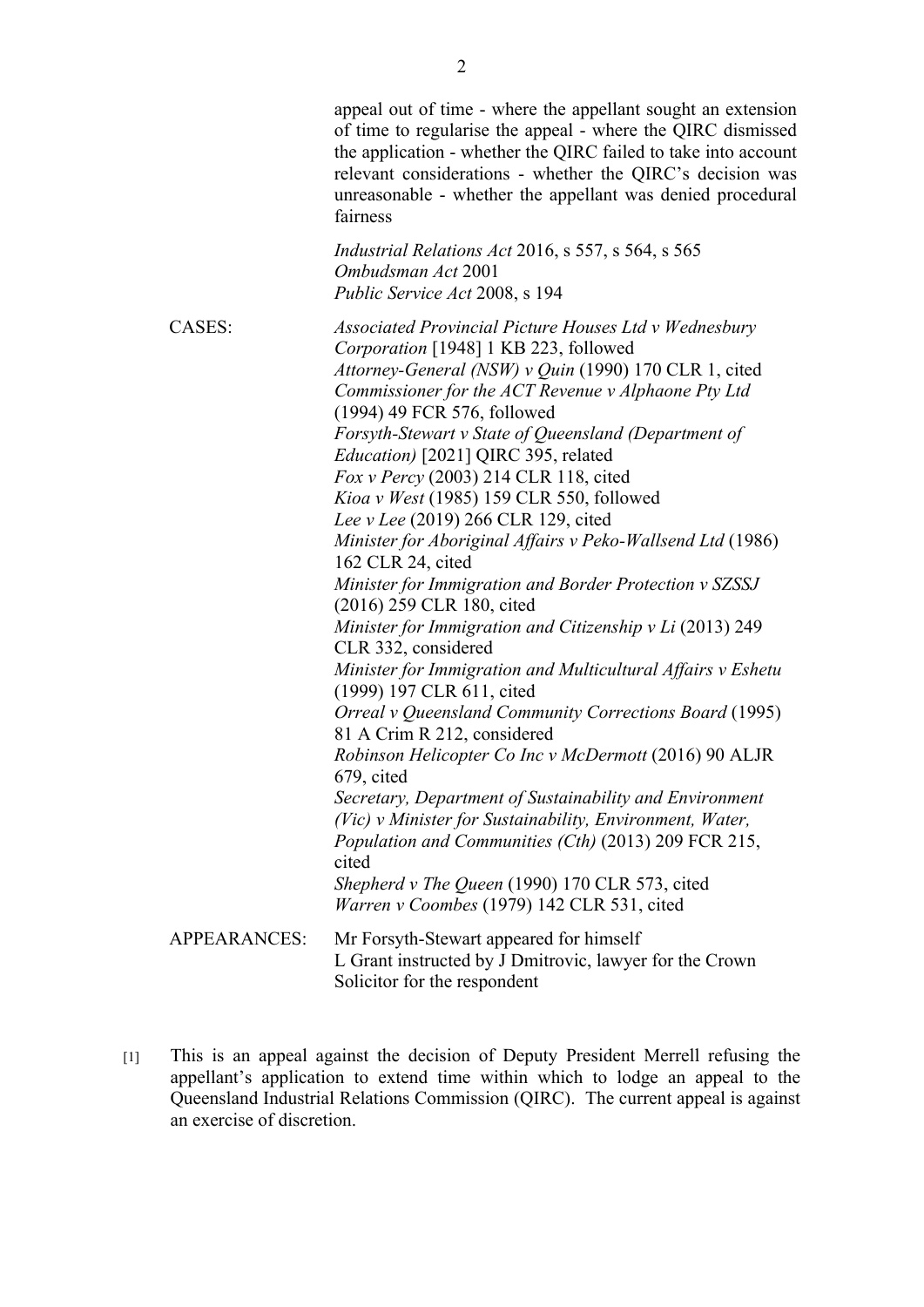# **Background**

- [2] The appellant, Mr Forsyth-Stewart, is a school teacher. Indeed, he is a Deputy Principal serving (at relevant times) at the Gordonvale State School. He, and the Principal of the school were in dispute and Mr Forsyth-Stewart lodged a complaint.
- [3] Mr Forsyth-Stewart's complaint was dismissed and he sought internal review which was also unsuccessful.
- [4] The Department's Executive Director, Integrity and Employee Relations, Human Resources, Mr McKellar, wrote to Mr Forsyth-Stewart advising of the outcome of his unsuccessful internal review. Importantly to the current appeal, he said:

# "**Avenues of External Review**

Should you be dissatisfied with my decision, because you believe it is unfair and unreasonable, you may be able to refer your concern for External Review. Avenues for External Review may include, but are not limited to:

- a public service appeal against a decision under a directive or a fair treatment decision under section 194(l)(a) or 194(l)(eb) of the *Public Service Act 2008* (must be lodged within 21 days after the day the appellant received notice of the decision appealed against);
- notification to the Queensland Industrial Relations Commission (QIRC) of an industrial dispute under an industrial instrument; or
- an application to the QIRC in relation to an alleged contravention of a workplace right under Chapter 8, Part 1 of the *Industrial Relations Act 2016* (IR Act); or
- an application to the QIRC for a stop bullying order under Chapter 7, Part 4 of the IR Act; or
- a complaint to the Queensland Ombudsman under the *Ombudsman Act 2001* (must be made within one year after the day the complainant first had notice of the action); or
- a complaint to the Queensland Human Rights Commission (QHRC) (must be made within one year after the date the alleged discrimination occurred). …"
- [5] That letter, which the parties accept constituted the relevant appellable decision, was dated 16 August 2021 and was sent to Mr Forsyth-Stewart's private email address.
- [6] One of the avenues for external review identified in the letter was an appeal pursuant to s 194 of the *Public Service Act* 2008 (PS Act). That section provides for an appeal to the QIRC. Section 194, relevantly, is: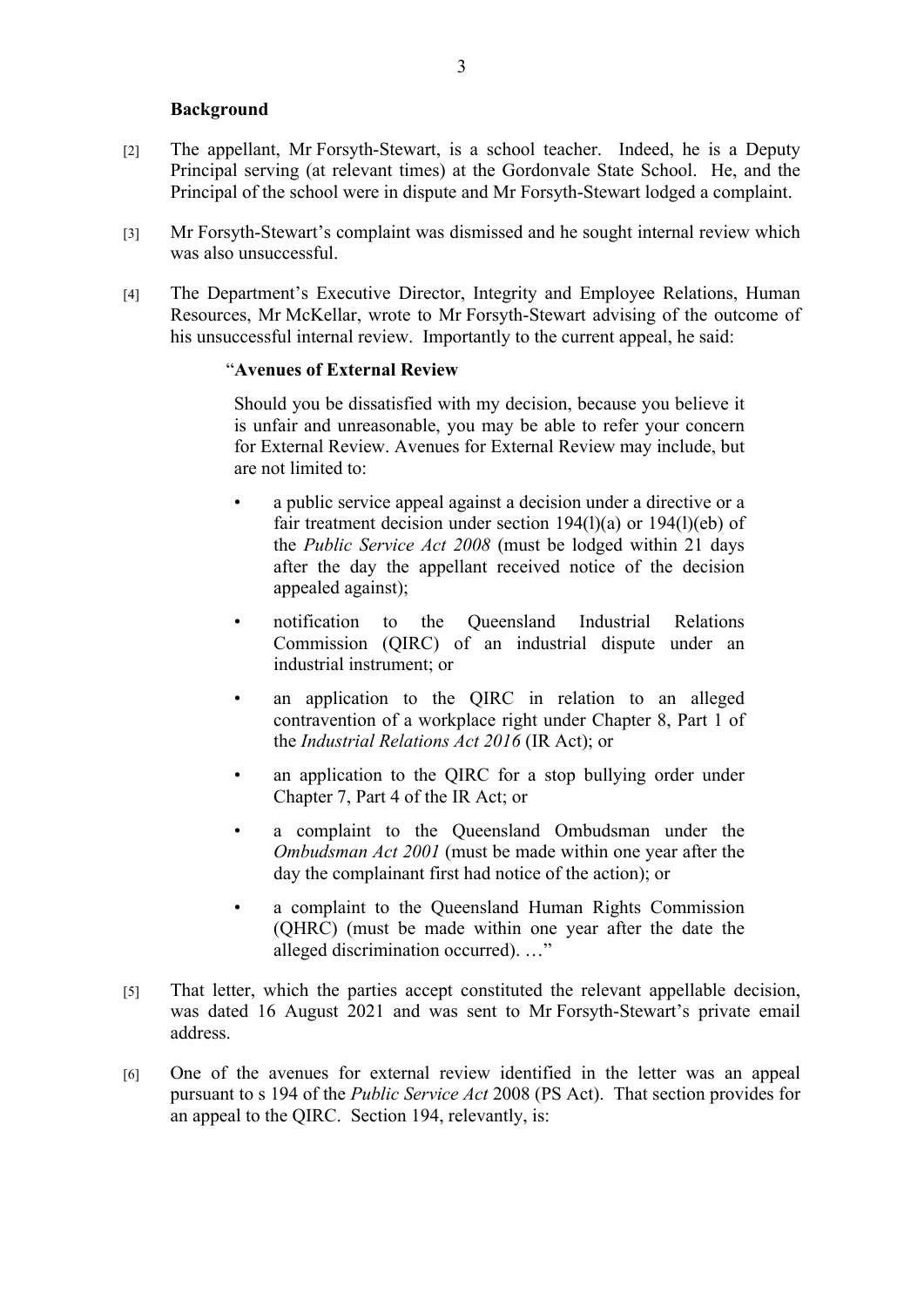#### "**194 Decisions against which appeals may be made**

- (1) An appeal may be made against the following decisions—
	- (a) a decision to take, or not take, action under a directive: ...
	- (eb) a decision a public service employee believes is unfair and unreasonable (a *fair treatment decision*); …"
- [7] An appellant must lodge a public service appeal within 21 days of the decision which is being sought to be challenged.<sup>1</sup>
- [8] Mr Forsyth-Stewart took the following actions to challenge the decision:
	- 1. He referred the decision to the Ombudsman.
	- 2. He referred the decision to the Human Rights Commission.
	- 3. He purported to request external review by the Public Service Commissioner (Mr Setter). He did that by letter dated 16 August 2021, although Mr Setter recorded that it was not received until 25 August 2021.
- [9] On 10 September 2021, Mr Setter responded with a letter in these terms:

"…I understand from your letter that you seek external review relating to an investigation and administrative decision about a grievance you submitted in relation to unfair and unreasonable treatment by your supervisor. You suggest your human rights have been breached, and you have faced discrimination by the department in finding your supervisors' actions were fair and reasonable management action. You also outline the steps you have followed in attempting to resolve your concerns under the Managing employee complaints Directive 02/17, which was the directive in effect at the time of your original employee grievance dated 24 June 2020.

Under the now superseded directive, I have authority to handle a complaint about the chief executive of an agency. The concerns you raise to me primarily relate to the outcome of the investigation and handling of your grievance at stage 2 of the directive by a delegate of the Director-General, and not about the Director-General specifically. Unfortunately, I am not able to handle your complaint.

As you state you do not believe the outcome and handling of your grievance was fair and reasonable, the appropriate external escalation is to the Queensland Industrial Relations Commission (QIRC) as a fair treatment appeal. I am satisfied, having considered your internal review outcome letter dated 16 August 2021, you have been adequately informed about your appeal options, including that

<sup>1</sup> *Industrial Relations Act* 2016, s 564.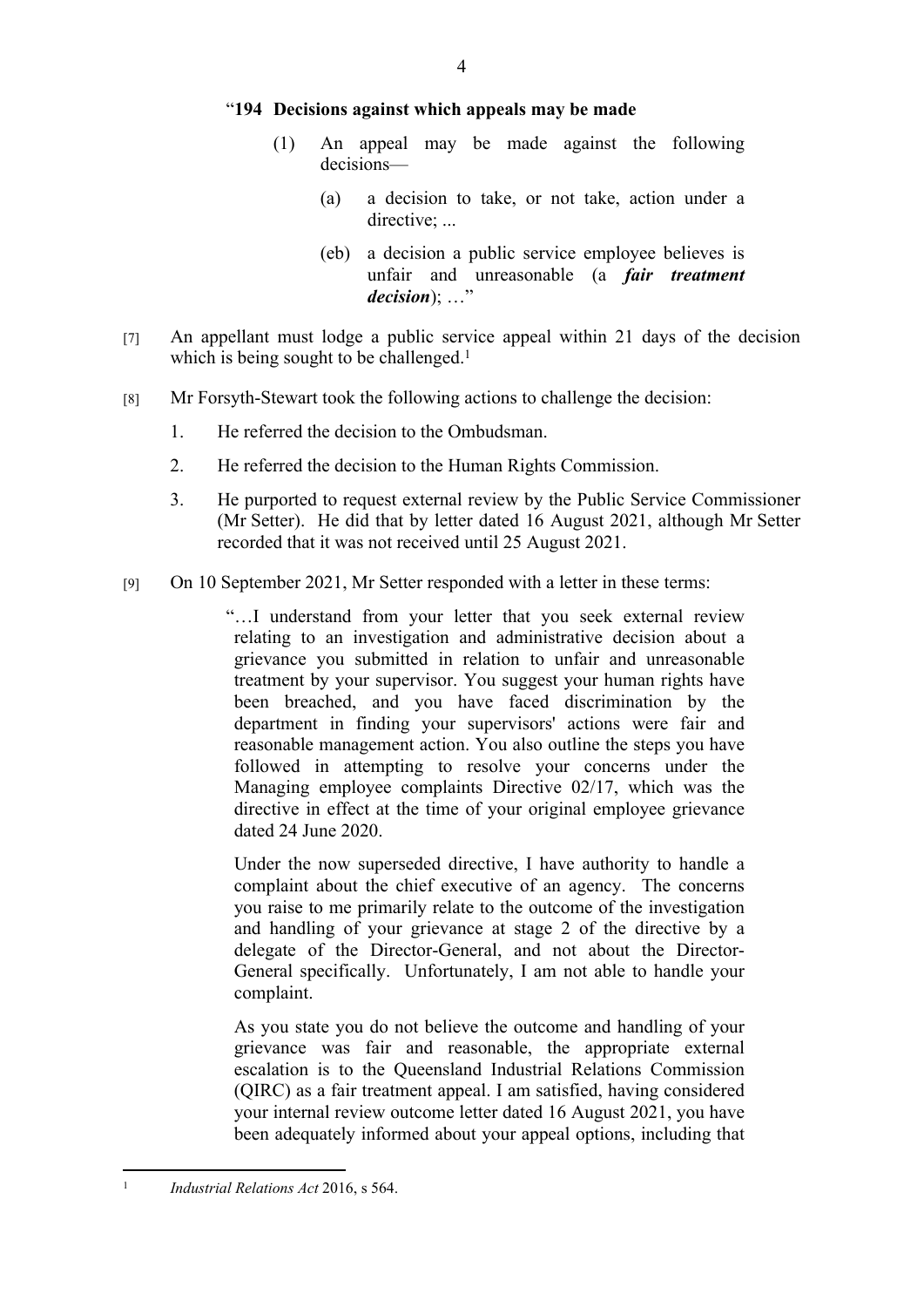information on how to lodge an appeal is available at www.qirc.qld.gov.au or by contacting the QIRC on phone 1300 592 987."

- [10] Mr Forsyth-Stewart filed an appeal under s 194 on 17 September 2021 but he required an extension of time.
- [11] The grounds of appeal stated in the notice of appeal were:

"Briefly state the basis of your appeal. You should refer to the Appeals Guide to see whether you have a valid ground for appeal

A summary of my appeal to the QIRC - unfair treatment

- I submitted my complaint on June 24, 2020
- No response provided in July, 2020
- In August, 2020 The initial position of the Department (Dept) was that my complaint had been resolved - they in fact had not commenced the investigative process. Christie Williams-Carey attended the meeting and is a witness to stated position of the Department.
- June-November 2020 months of delay the responsibility of the Department. Their communicated positions:
	- My complaint had been resolved; Altered to the Dept would investigate
	- The Region could not find anyone to investigate my complaint internally
	- The Dept sought and contracted an external investigator.
	- The Dept failed in their legislative requirements, specifically regular communication with me.
- The Dept altered my allegations without my agreement
- The Dept omitted my allegations without my agreement
- The Dept excluded witnesses with evidence supporting my position from the investigative processes
- The Dep failed to consider evidence supporting my position - All creating a bias
- The Dept failed to consider my supervisor's actions that were/are in contrast to their own departmental policy and procedures.
- The Dept failed to consider my supervisor's actions that were/are in contrast to legislative requirements putting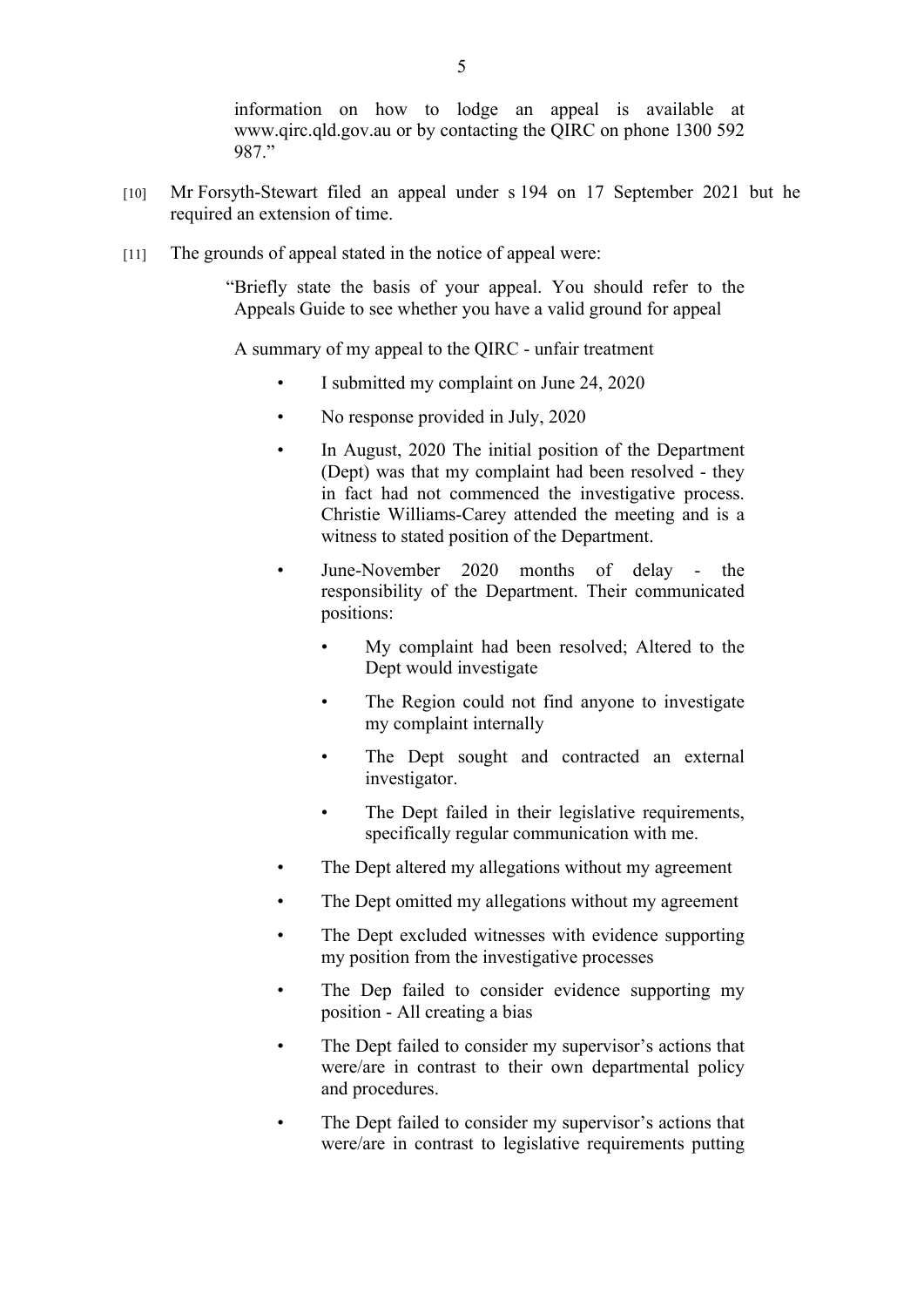at risk the safety of children (I refer you to my allegations).

- The Dept failed to consider the misleading testimony of the respondent
- The Dept failed to consider the misleading commentary of their investigator all within the investigative/report process.
- The Dept failed to consider their appointed investigator's lack of capacity to provide a fair process without bias
- The Regional Director failed in his legislative obligations when serving me with a suspension.
- The Dept failed to respond to my appeal of that suspension Imposing an invalid absence upon me.
- The Dept issued me with a Direction to attend an IME under an outdated directive (having failed to respond to my request for review of suspension)
- The Director-General delegated responsibility to sign the outcome of my complaint letter depriving me of an appeal avenue.
- Potentially the Dept has breached my human rights.
- The Dept have directed me to attend an IME based on the imposed absence / invalid suspension despite me being declared medically fit to return as of March 1st 2021. I was told I could not provide information to the Dr chosen by the Dept.
- Regarding my return-to-work attempts: The Dept has disadvantaged me by
	- Not providing my GP with information as requested;
	- Depriving me of actions supporting me in the performing of my duties that other employees can utilise, actions that are endorsed by the Dept;
	- Failing to respond to my communicated question: If I was to return to work without medical restrictions, when could I (re)commence;
	- Via their decision regarding my complaint: Establishing that I can be accused of not meeting expectations, prior to those expectations being disseminated, when responsibility for dissemination belongs to another officer;
	- Accepting that my supervisor can affect my access to natural disaster leave entitlements via the creation of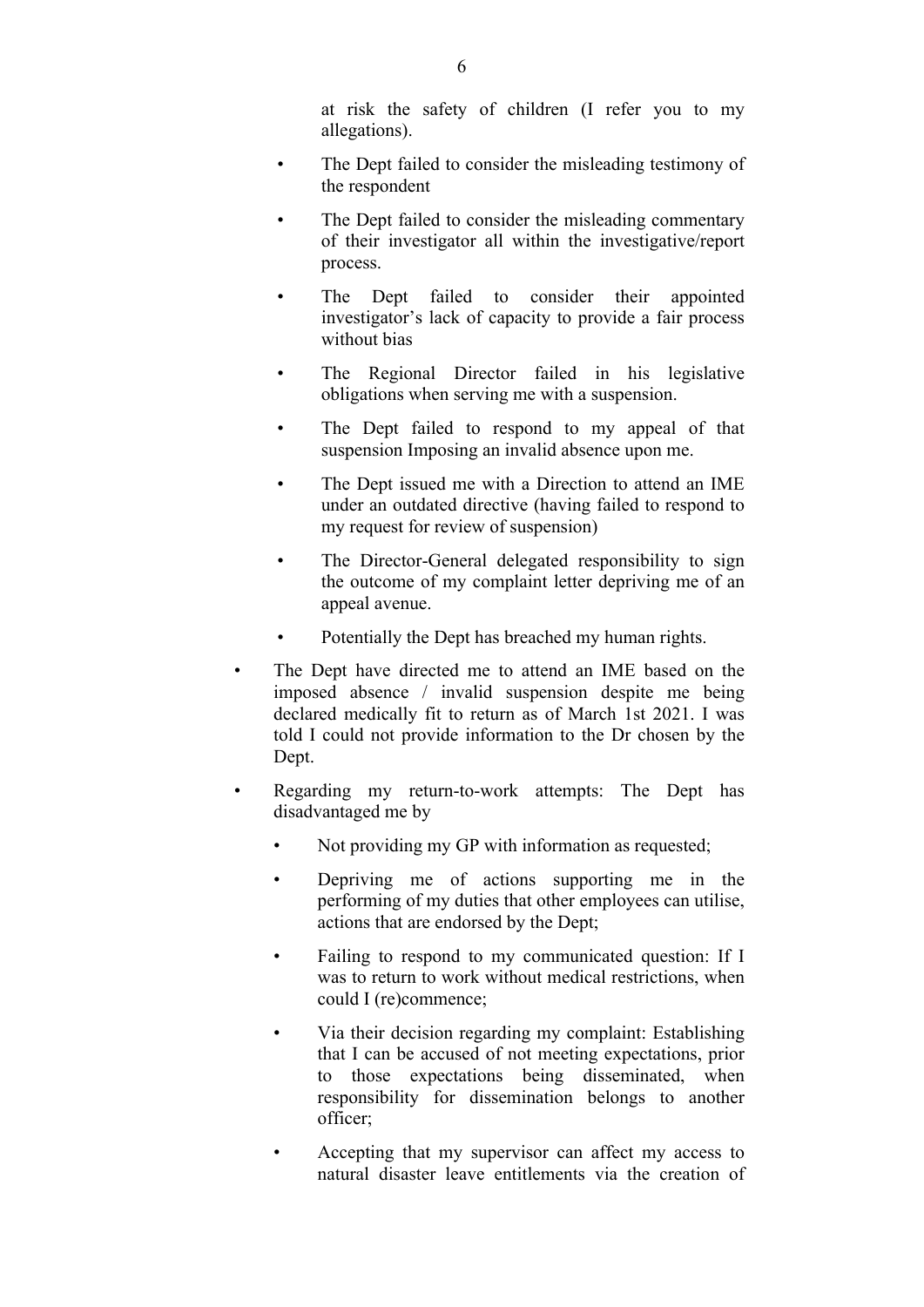protocol that targets me and may be discriminatory in nature;

- Endorsing my supervisor's decisions and actions that put children at risk plus actions that fail to diminish risk;"
- [12] The proforma parts of the notice of appeal invited Mr Forsyth-Stewart to indicate whether he was applying for an extension of time and to explain the reason he could not lodge his appeal within the 21 day time. Mr Forsyth-Stewart said:

"I misinterpreted the obligations of the Chief executive and instead of a fair treatment appeal submitted a stage 3 external review to the Public Service Commission. I received feedback from Commission Chief Executive Mr Robert Setter on the 13th September<sup>2</sup> and have utilised the time since to rework my documentation from very large to a summary of appropriate sizing.

Evidence has previously been supplied to the Commission but I am happy to provide it again if required."

[13] Directions were made and written submissions were filed. The Deputy President then determined the application for an extension of time on the written submissions. As already observed, the application failed.

# **The Deputy President's decision**

- [14] The Deputy President's approach was completely conventional.
- [15] The Deputy President firstly identified what he saw to be the relevant facts. He then directed himself that the discretion in s 564(2) of the *Industrial Relations Act* 2016  $(IR Act)<sup>3</sup>$  was unfettered, but that there were cases which had considered how such a discretion might be exercised.
- [16] From various authorities to which he directed himself, the Deputy President identified six features which those cases identified as particularly relevant in applications such as the one before him. They were:
	- 1. length of delay;
	- 2. explanation for the delay;
	- 3. prejudice;
	- 4. conduct of the Department;
	- 5. merits of the proposed appeal;
	- 6. considerations of fairness.
- [17] In relation to those factors, the Deputy President found:

<sup>2</sup> The day Mr Setter's letter of 10 September 2021 was apparently received by Mr Forsyth-Stewart.

<sup>3</sup> The section which bestows a power upon the Queensland Industrial Relations Commission to extend time to appeal.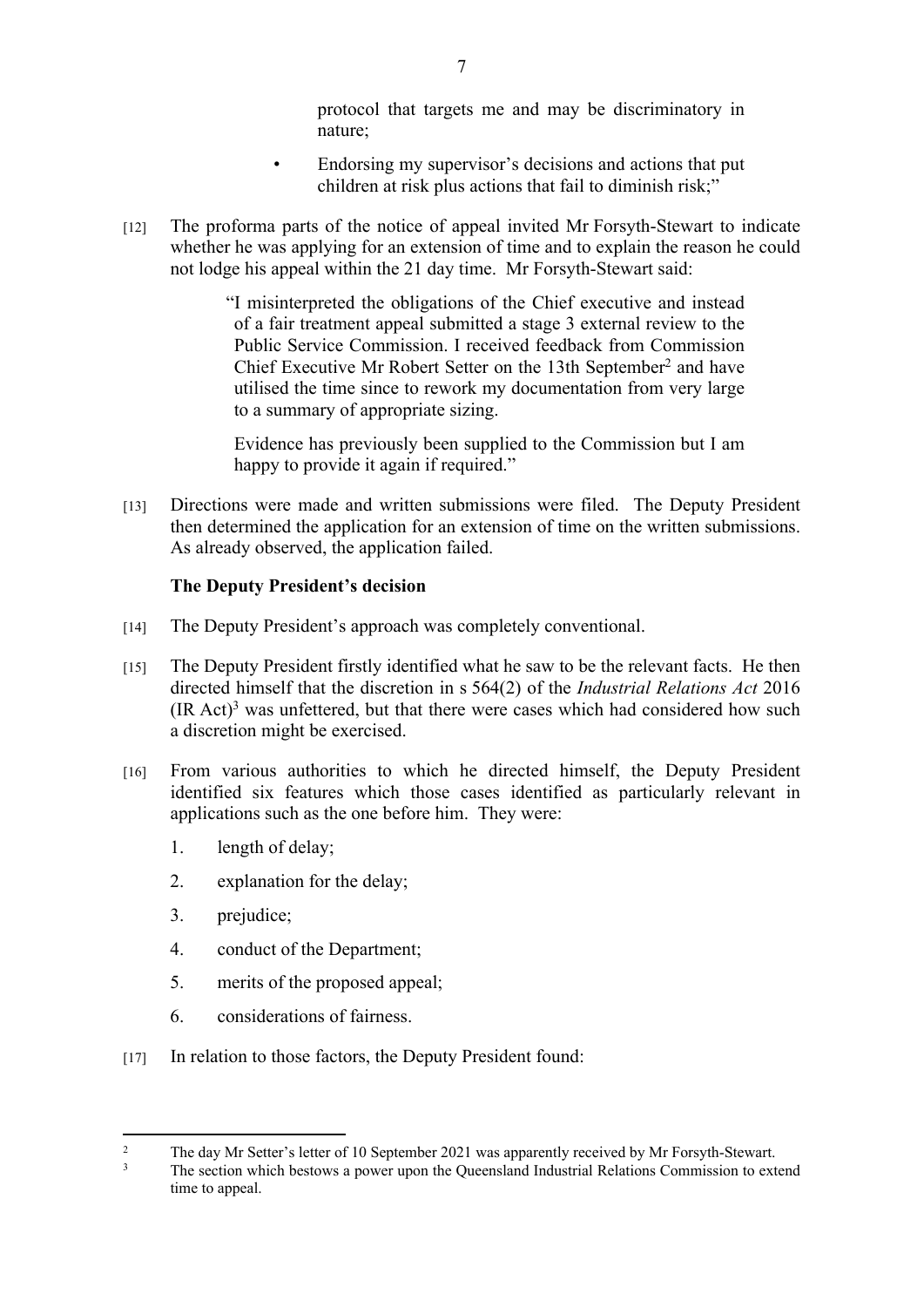# 1. Length of delay

The Deputy President found that Mr Forsyth-Stewart lodged his appeal either 10 or 11 days late and that was, in the Deputy President's assessment "a significant delay".<sup>4</sup>

2. Explanation for the delay

Mr Forsyth-Stewart submitted that there was "miscommunication" about his rights of appeal and that fact, added to his psychiatric/psychological injury, meant he misunderstood his rights of appeal. The Deputy President rejected that argument finding that the letter of 16 August 2021 from Mr McKellar clearly sets out the option of an appeal to the QIRC and Mr Forsyth-Stewart made a deliberate choice not to follow that path. The Deputy President found that Mr Forsyth-Stewart did not adequately explain the delay.<sup>5</sup>

3. Prejudice

The Deputy President held that there was no specific prejudice to the Department by allowing the application. He held that there was prejudice to Mr Forsyth-Stewart in that the possibility of an appeal was lost, but found that the effect of that was ameliorated because Mr Forsyth-Stewart was pursuing other avenues of review.<sup>6</sup>

4. Conduct of the Department

The Deputy President found no conduct of the Department which was adverse.<sup>7</sup>

5. Merits of the appeal

The Deputy President held:

"[43] Mr Forsyth-Stewart does not provide any sound reason as to why the decision was not fair and reasonable. While he alleges that the investigator was biased, altered and omitted allegations, ignored or failed to properly consider evidence, failed to contact or deliberately excluded witnesses and witness testimony, included the testimony of a witness who was potentially biased and did not understand his complaint, he does not provide any reasonable particulars of these allegations. These allegations are at a very high level of generality."

And later:

"[47] For these reasons, the merit of Mr Forsyth-Stewart's appeal is a neutral factor as to whether he should be allowed to start his appeal within a longer period."<sup>8</sup>

<sup>4</sup> *Forsyth-Stewart v State of Queensland (Department of Education)* [2021] QIRC 395 at [26].

<sup>5</sup> *Forsyth-Stewart v State of Queensland (Department of Education)* [2021] QIRC 395 at [28]-[34].

<sup>6</sup> Complaint to the Ombudsman and to the Queensland Human Rights Commission. See *Forsyth-Stewart v State of Queensland (Department of Education)* [2021] QIRC 395 at [35]-[37].

<sup>7</sup> *Forsyth-Stewart v State of Queensland (Department of Education)* [2021] QIRC 395 at [28].

<sup>8</sup> *Forsyth-Stewart v State of Queensland (Department of Education)* [2021] QIRC 395.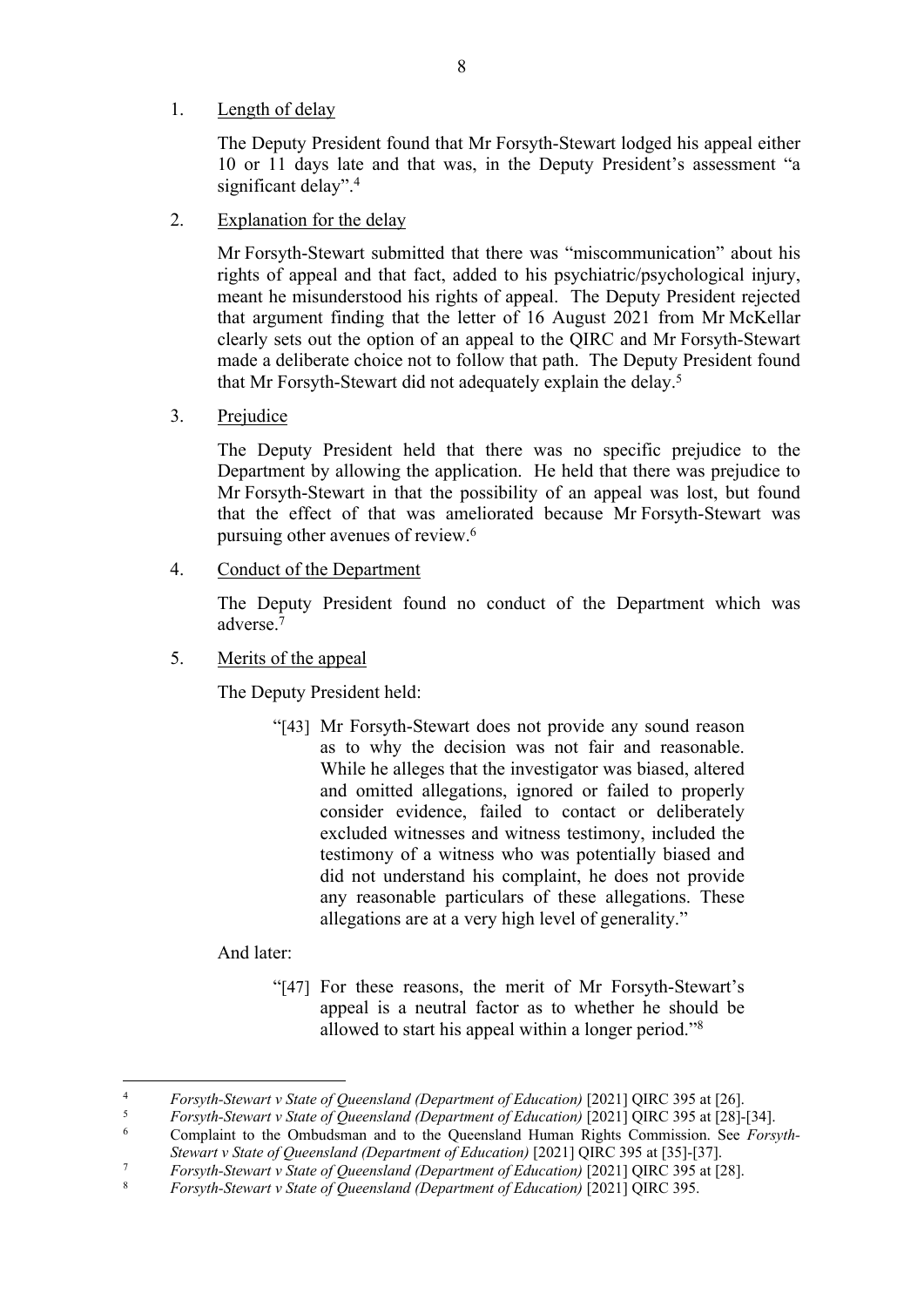6. Considerations of fairness as between the appellant and other persons in a like position

The Deputy President observed that neither party raised issues of this type.<sup>9</sup>

- [18] Having made those findings, the Deputy President:
	- 1. was unpersuaded that it would be fair and equitable to grant the extension;
	- 2. dismissed the application.

# **The current appeal**

[19] The appeal is mounted under s 557 of the IR Act. It provides:

# "**557 Appeal from commission**

- (1) The Minister or another person aggrieved by a decision of the commission may appeal against the decision to the court on the ground of—
	- (a) error of law; or
	- (b) excess, or want, of jurisdiction.
- (2) Also, the Minister or another person aggrieved by a decision of the commission may appeal against the decision to the court, with the court's leave, on a ground other than—
	- (a) error of law; or
	- (b) excess, or want, of jurisdiction.
- (3) However, subsections (1) and (2) do not apply to the Minister or another person aggrieved by a determination of the full bench under chapter 4, part 3, division 2.
- (4) If a person may appeal a decision of the commission under both subsections (1) and (2), the person may only appeal against the decision with the court's leave on a ground mentioned in subsection (2).
- (5) In this section—

*commission* means the commission, other than the full bench constituted by the president and 2 or more other members"

[20] The power to grant leave under s 557(2) to argue grounds other than error of law or excess or want of jurisdiction is limited by s 565 to circumstances where it is in the public interest to grant leave. Mr Forsyth-Stewart does not seek leave and bases his appeal only on s 557(1).

<sup>9</sup> *Forsyth-Stewart v State of Queensland (Department of Education)* [2021] QIRC 395 at [48].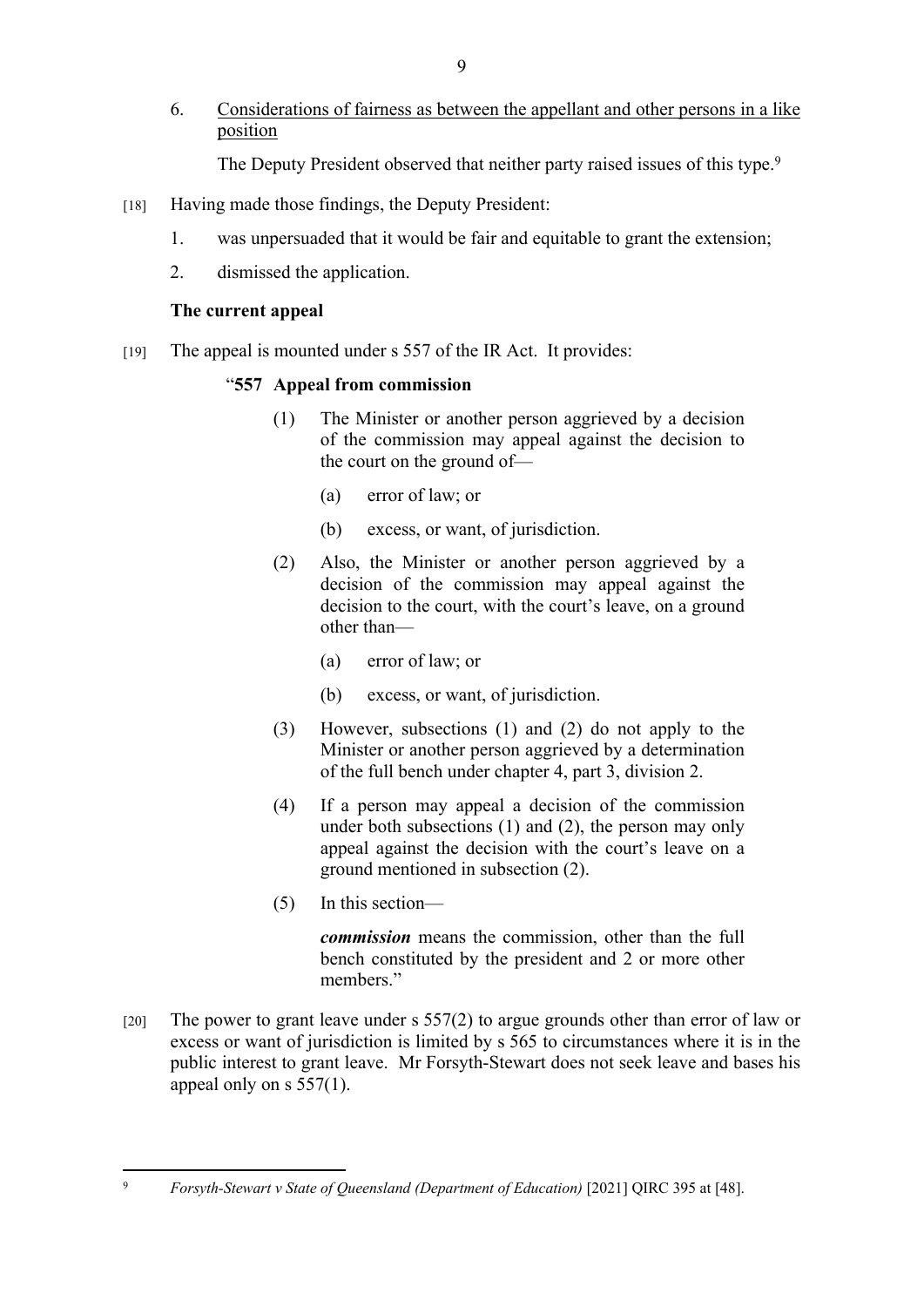# **The grounds of appeal**

[21] Annexed to the application to appeal is a document containing six numbered paragraphs. Paragraphs 1-5 recite various things about the decision under appeal. Paragraph 6 commences, "The Decision was incorrect." What follows are the grounds of appeal.

# *Failure to take into account relevant considerations*

- [22] A failure to take relevant considerations into account is a legal error being a decision made beyond jurisdiction.<sup>10</sup> If this ground is established, then Mr Forsyth-Stewart has made out his appeal.
- [23] The complaints under this ground are:
	- "a. in relation to the explanation for delay and other action by the Appellant:
		- i. the Decision-maker failed to take relevant considerations into account in making the Decision, including, but not limited, to:
			- A. despite the assertions of the Decision-maker, the advice from Mr McKellar as to the correct jurisdiction was not '*very clear*';
			- B. the letter from Mr McKellar to the Appellant provided that External Review by way of a public service appeal pursuant to section 194(1)(a) or 194(1)(eb) of the *Public Service Act 2008* (Qld) must be lodged within 21 days of the decision. However, Mr McKellar did not provide the name of the body to which same External Application was to be lodged and the Appellant mistakenly (but within the time limit) lodged an External Review Application to the Public Services Commission (**PS Commission**) instead of the  $OIRC$ ; $^{11}$
			- C. the Decision-maker failed to consider that the decision by Mr McKellar failed to particularise the correct jurisdiction to lodge the External Review Application, or where the Appellant may obtain this information apart from the '*QIRC, QHRC and/or Queensland Ombudsman website/s*' which is inherently vague;
			- D. further, to be distinguished from the case of *Tucker v State of Queensland (Department of Health)*<sup>12</sup>, the Appellant's delay did not result

<sup>10</sup> *Minister for Aboriginal Affairs v Peko-Wallsend Ltd* (1986) 162 CLR 24.

<sup>&</sup>lt;sup>11</sup> Emphasis in original.<br><sup>12</sup>  $[20211 \text{ OIRC } 145]$ 

<sup>[2021]</sup> QIRC 145.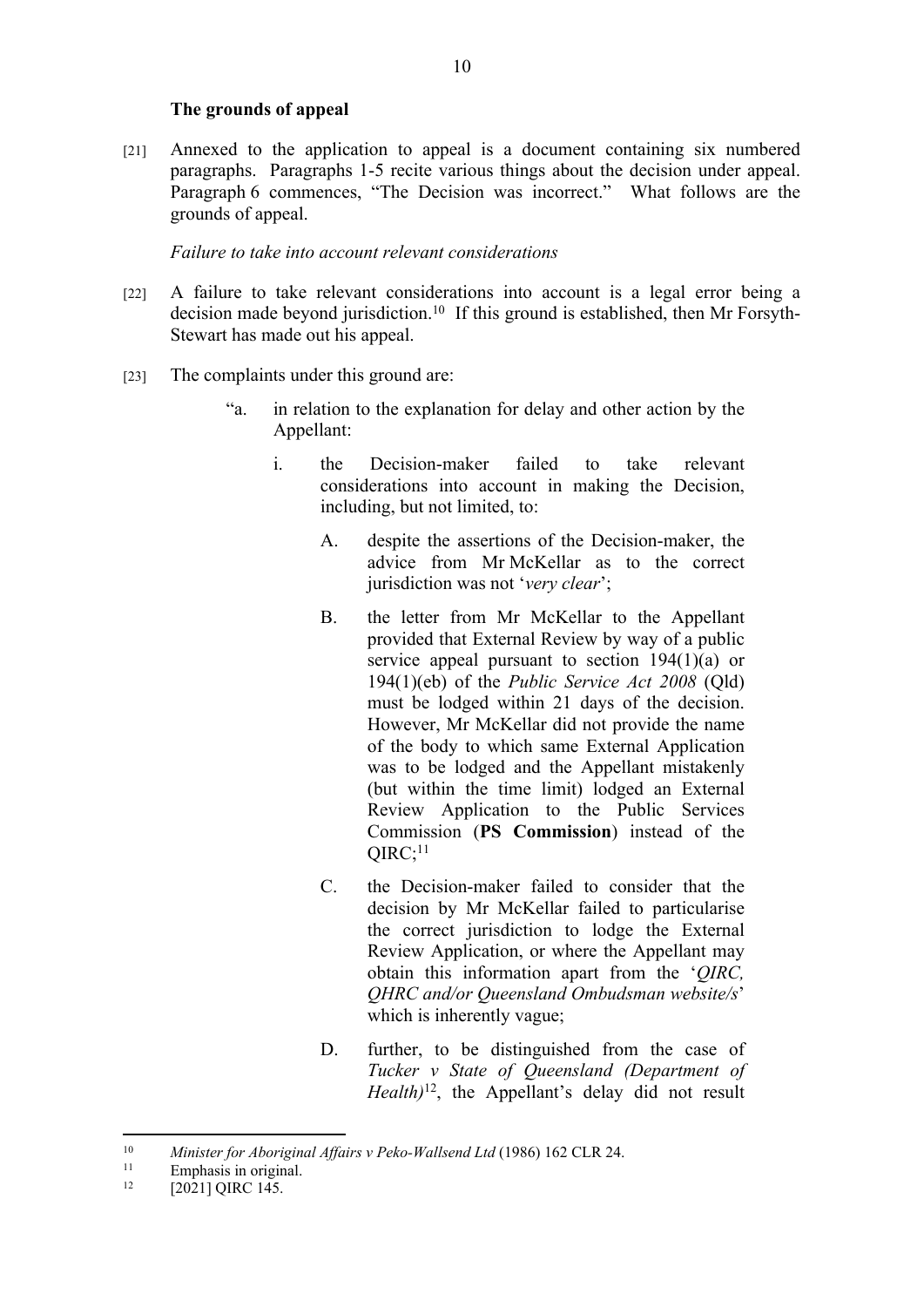solely from a lack of diligence in reading Mr McKellar's notice and taking steps accordingly as the notice, in and of itself was defective as it did not provide the correct, or any, jurisdiction for the Appellant to lodge a public service appeal or fair treatment decision;"

- [24] The complaints in paragraphs A, B, C and D allege errors of fact, not a failure to take into account relevant considerations.
- [25] At paragraphs [31] and [32] of the Deputy President's judgment, this appears:
	- "[31] Secondly in his appeal notice, Mr Forsyth-Stewart contends that he misinterpreted '… the obligations of the Chief executive and instead of a fair treatment appeal submitted a stage 3 external review to the Public Service Commission.' The available external avenues of review of the decision were clearly set out by Mr McKellar in the decision. That included Mr Forsyth-Stewart's right to commence an appeal to the Commission pursuant to s 194 of the PS Act. Indeed, Mr McKellar expressly referred to the 21 day limitation period to commence such an appeal. Mr Forsyth-Stewart does not, in his submissions, explain what he means by the contention that he misinterpreted what he refers to as the '… obligations of the Chief executive'. Mr Forsyth-Stewart does not explain why he sought a review of the decision with the Public Service Commission and did not commence an appeal in the Commission within 21 days of receiving the decision, despite the very clear advice given by Mr McKellar in the decision.
	- [32] From the above facts and from Mr Forsyth-Stewart's lack of explanation, it is reasonable to infer that Mr Forsyth-Stewart made a deliberate decision to seek an external review of the decision by the Public Service Commission and not to start an appeal to the Commission within 21 days of receiving the decision."
- [26] This is the passage the subject of the complaints in paragraphs A, B, C and D.
- [27] The point which is taken by Mr Forsyth-Stewart is that the letter of 16 August 2021 specifies the body to whom applications or notifications must be made for all the avenues of review except the public service appeal.
- [28] The letter of 16 August 2021 says:
	- 1. "an industrial dispute under an industrial instrument", an allegation of contravention of a workplace right or an application to stop bullying are all to be made to the QIRC;
	- 2. a complaint under the *Ombudsman Act* 2001 is to be made to the Ombudsman;
	- 3. a human rights complaint may be made to the Human Rights Commission.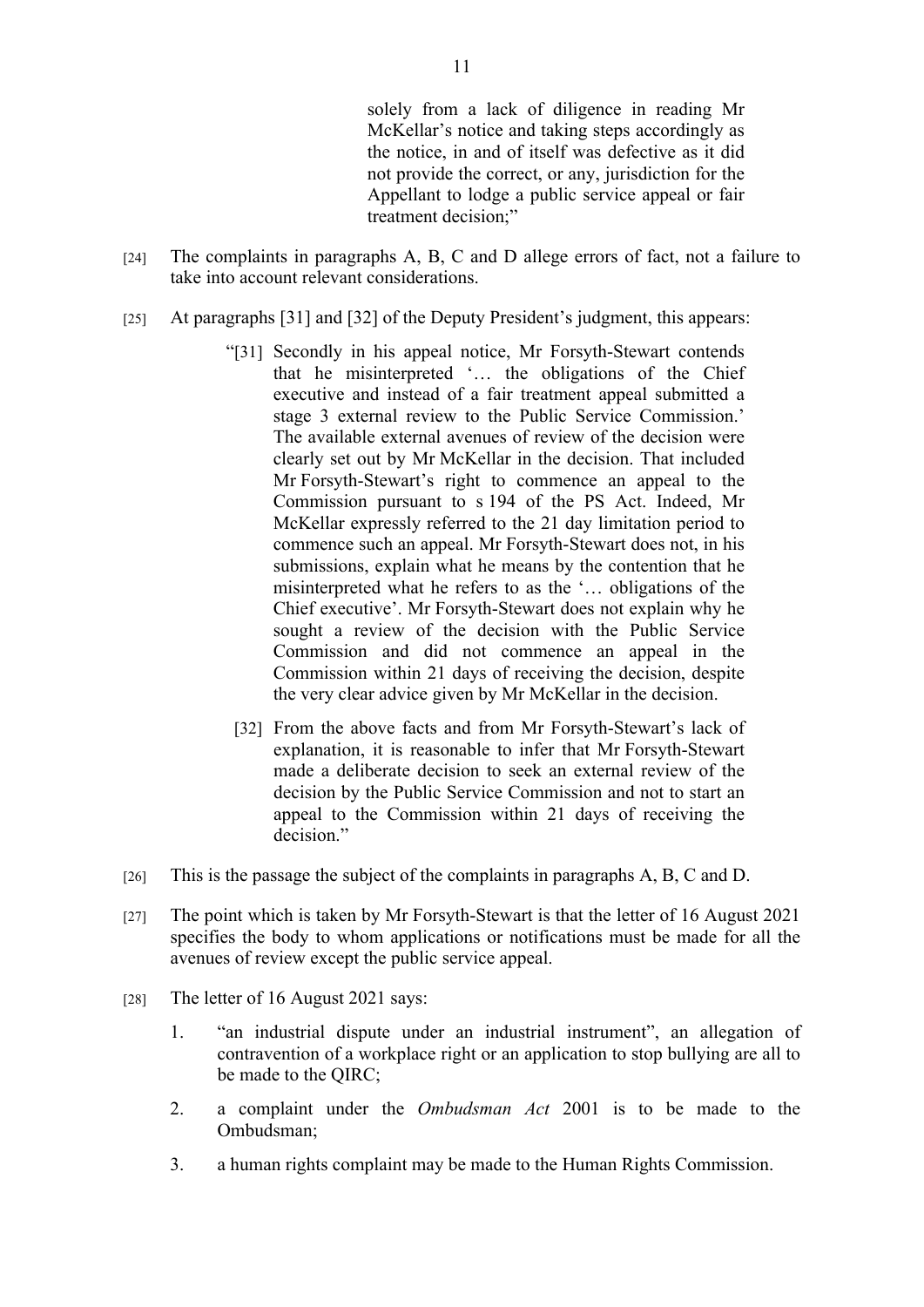- [29] Nothing in the letter says that a public service appeal is to be made to the QIRC.
- [30] The observation by the Deputy President that the letter is "clear" is essentially an inference which he drew that Mr Forsyth-Stewart:
	- 1. knew from the face of the letter that he could commence a public service appeal; and
	- 2. chose not to do so. $^{13}$
- [31] These inferences were drawn from the following primary facts:
	- 1. The letter stated that a "public service appeal" must be lodged within 21 days.
	- 2. Mr Forsyth-Stewart did not lodge an appeal.
	- 3. Mr Forsyth-Stewart sought "external review" of the decision, not a public service appeal.
- [32] Were the appeal to be one by way of rehearing so that issues of fact may be reviewed, then the question for me would be whether the inferences ought to have been drawn by the Deputy President.<sup>14</sup> As the Deputy President did not hear witnesses, he enjoys no advantage over me in determining what inferences ought to be drawn.<sup>15</sup> The appeal is limited to matters of law The question of whether the evidence was capable of supporting the inferences is a matter of law.<sup>16</sup>
- [33] The letter sent by Mr Forsyth-Stewart to Mr Setter was not in evidence before the Deputy President. It was tendered on the appeal by Mr Forsyth-Stewart with the consent of the Department.
- [34] Also tendered by consent were two directives: Directive 02/17 "Managing Employee Complaints" and Directive 03/17 "Appeals". Directive 03/17 need not be the subject of analysis. That directive concerns various aspects of public service appeals.
- [35] Mr Forsyth-Stewart's letter to Mr Setter says this:

"…My name is Damien Forsyth-Stewart and I wish to submit a complaint regarding the administrative decision by the Director-General of Education, Mr Tony Cook.

I believe I have been treated unfairly and unreasonably by my supervisor, the principal of Gordonvale State School, Mr Lloyd Perkins. I believe my human rights have been breached and I have been discriminated against by my employer the Department of Education…."

And later in the letter:

<sup>13</sup> *Forsyth-Stewart v State of Queensland (Department of Education)* [2021] QIRC 395.

<sup>14</sup> *Warren v Coombes* (1979) 142 CLR 531 at 551, *Fox v Percy* (2003) 214 CLR 118 at [25].

<sup>15</sup> *Lee v Lee* (2019) 266 CLR 129 at [55], *Robinson Helicopter Co Inc v McDermott* (2016) 90 ALJR 679 at [43].

<sup>16</sup> This is the point of cases such as *Shepherd v The Queen* (1990) 170 CLR 573 at 592 and whether an inference is "open".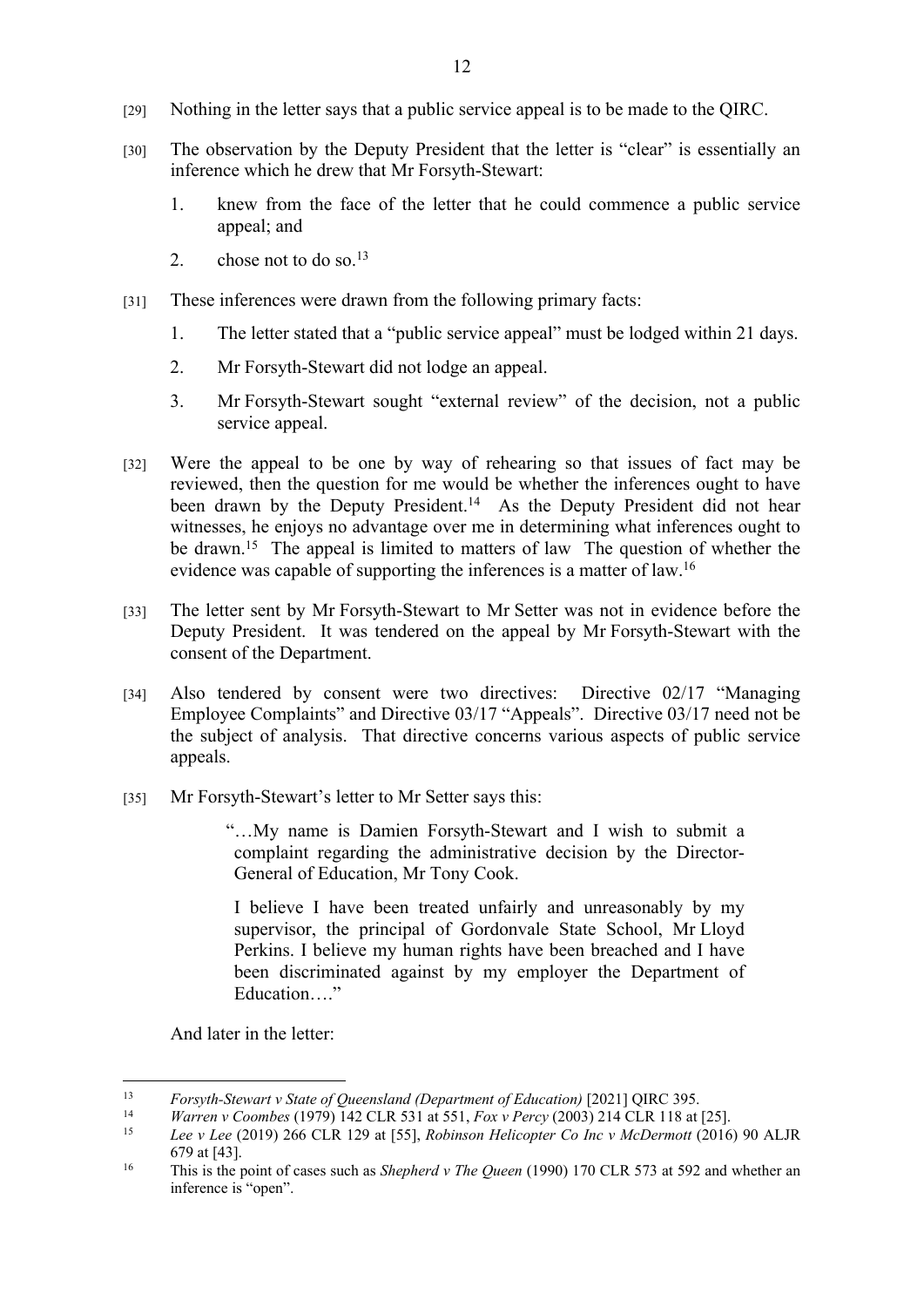"…I have provided *1. Previously submitted Formal complaint and supporting evidence* and *2. Stage 2 Internal Review* to support my complaint found in *3. Stage 3 External Review* entitled 'External Review'.

Based on the Managing Employee Complaints Directive, I am entitled to submit an External Review when dissatisfied with an Internal Review decision. That decision was provided 17th August 2021. That decision supported the Stage 1 findings. The delay (duration from submission to decision) remains the responsibility of my employer."

- [36] There is no reference in the letter to Mr Setter of Mr Forsyth-Stewart making a "public service appeal". The letter instead speaks of a "Stage 3 External Review".
- [37] Directive 02/17 contains this:

#### "**Stage 3 - External review**

- 7.5.15 If the employee who made the original complaint is dissatisfied with a decision made following internal review, the employee may seek an external review. Depending on the issues raised in the complaint, the avenues for external review may include:
	- A public service appeal against a decision under a directive or a fair treatment decision, under sections 194(1)(a) or 194(1)(eb) of the *Public Service Act 2008*; or
	- Notification to the QIRC of an industrial dispute under an industrial instrument, or
	- An application to the OIRC in relation to an alleged contravention of a workplace right under Chapter 8, Part 1 of the *Industrial Relations Act 2016*; or
	- An application to the QIRC for a stop bullying order under Chapter 7, Part 4 of the *Industrial Relations Act 2016*; or
	- A complaint to the QIRC in relation to alleged sexual harassment, racial vilification or religious vilification under Chapter 7, Part 1 of the *Anti-Discrimination Act 1991*; or
	- A complaint to the Queensland Ombudsman under the *Ombudsman Act 2001*.
		- Note that under section 23 of the *Ombudsman Act 2001*, the Ombudsman has a wide discretion to refuse to investigate a complaint, for example, if the complainant has a right of appeal or review they have not used or where the complainant has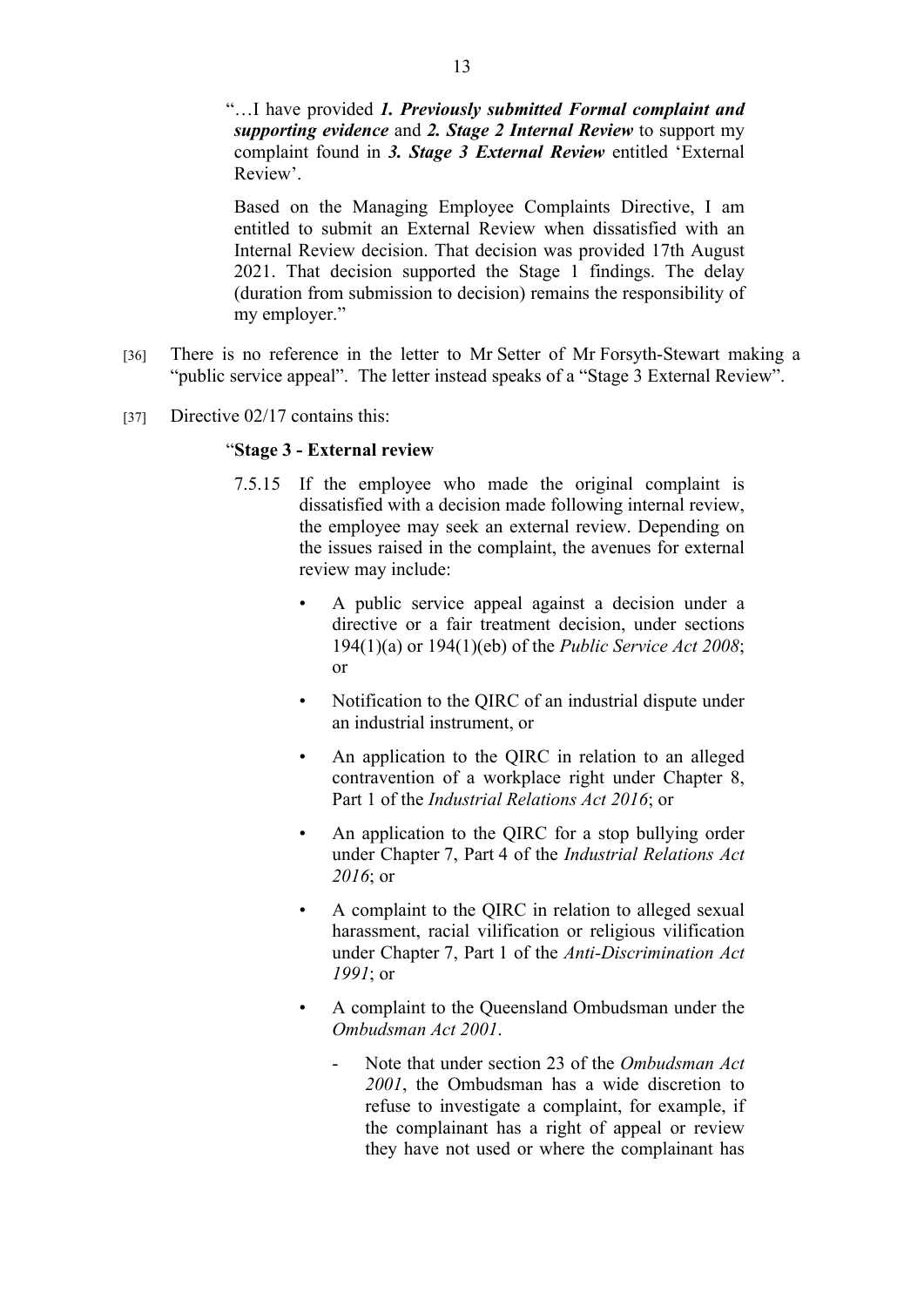used and exhausted another type of review or appeal.

However, the issues raised in a particular complaint may mean that the complaint is not eligible for external review under the above legislation.

Employees seeking more information about their public service appeal rights and the procedures to be followed when lodging a public service appeal should refer to the QIRC Appeals Guide.

# **7.6 Complaints made to the commission chief executive about the chief executive of an agency**

- 7.6.1 An employee may make a complaint to the commission chief executive about the chief executive of an agency. A complaint must be made in writing and must state the action the employee believes would resolve the complaint. …"
- [38] It can be seen that paragraph 7.5.15 of Directive 02/17 was the source of the information which Mr McKellar included in his letter of 16 August 2021 to Mr Forsyth-Stewart.
- [39] Mr Forsyth-Stewart has not, it seems, followed paragraph 7.5.15 of the Directive, but has followed 7.6.1. He has probably misunderstood 7.6 as that only relates to complaints about the chief executive.
- [40] In my view, it was well open to the Deputy President to infer that Mr Forsyth-Stewart did not intend to mount a "public service appeal". The Deputy President was further entitled to infer that Mr Forsyth-Stewart was not mistaken that a "public service appeal" was a proceeding to be directed to Mr Setter. Mr Forsyth-Stewart deliberately launched a complaint under clause 7.6 of the directive.
- [41] Mr Forsyth-Stewart's letter to Mr Setter and the Directive referred to in that letter, support the Deputy President's conclusion that Mr Forsyth-Stewart elected not to mount a public service appeal. He elected to take other action, namely a complaint to Mr Setter. When that was rejected, he determined to pursue a public service appeal.
- [42] It follows that, in my view, the complaints in paragraphs A, B, C and D and paragraph  $6(a)(i)$  of the application to appeal have no merit.

*The decision of the Deputy President was unreasonable*

- [43] The complaints under this ground are:
	- "ii. the Decision-maker acted unreasonably in the decision-making process, including, but not limited, to:
		- A. it was not open at law for the Decision-maker to infer, and there was no evidence to suggest, that as the Appellant lodged an External Review with the PS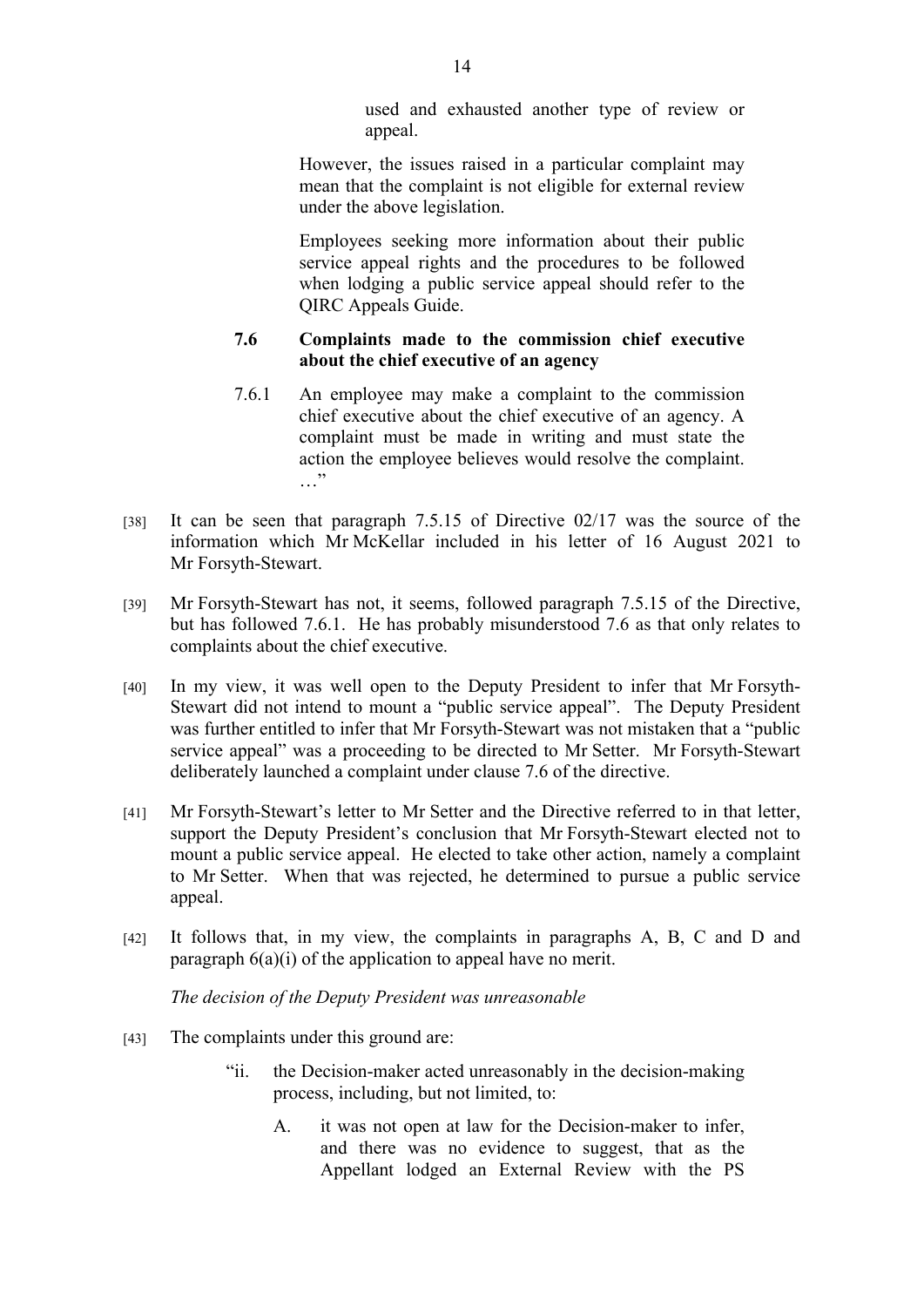Commission and not the QIRC, that the Appellant did so deliberately. This inference is plainly wrong especially as the Appellant submitted that the application was lodged to the PS Commission in error;

- B. further, that no explanation was given by the Appellant as to why the Appellant lodged an appeal incorrectly with the PS Commission conversely supports an inference that the Appellant was acting under a genuine belief the PS Commission was the correct jurisdiction to seek External Review of Mr McKellar's decision, and adds to the unreasonableness of the inference by the Decision-maker;
- C. the Decision-maker failed to inquire about the size of the application for external review made to the PS Commission, or failed to request any further documents from the Appellant;
- D. the Appellant submitted 36 allegations to the Department, and the Decision-maker was aware of this, however the Decision-maker only reviewed 22 allegations and as a result failed to inquire or investigate the remaining allegations, or make a decision based on all of the information available;
- E. the Decision-maker failed to inquire about the Appellant's mental health, or request any additional information regarding the Appellant's mental impairment or mental health;
- F. there was an obvious gap in the material that the Decision-maker reviewed regarding the Appellant's mental health impairment and the documents submitted by the Appellant to the PS Commission, and all of the allegations of the Appellant's complaint and as a result the Delegate ought to have exercised their discretion to enquire about the Appellant's mental health, impairment, and requested a copy of the documents submitted to the PS Commission;"
- [44] In order for legal error to be established under this ground, the decision must be "unreasonable" in the sense understood in *Associated Provincial Picture Houses Ltd v Wednesbury Corporation*. <sup>17</sup> A decision will be reviewable as unreasonable where no reasonable decision-maker could have made the decision.<sup>18</sup> In *Minister for Immigration and Citizenship v Li*,<sup>19</sup> the High Court observed that while unreasonableness will be found where no reasonable decision-maker could have made the decision, there may be circumstances where a decision is rendered

 $17$  [1948] 1 KB 223.

<sup>18</sup> *Associated Provincial Picture Houses Ltd v Wednesbury Corporation* [1948] 1 KB 223 at 230. And see generally *Attorney-General (NSW) v Quin* (1990) 170 CLR 1 and *Minister for Immigration and Multicultural Affairs v Eshetu* (1999) 197 CLR 611.

 $19$  (2013) 249 CLR 332.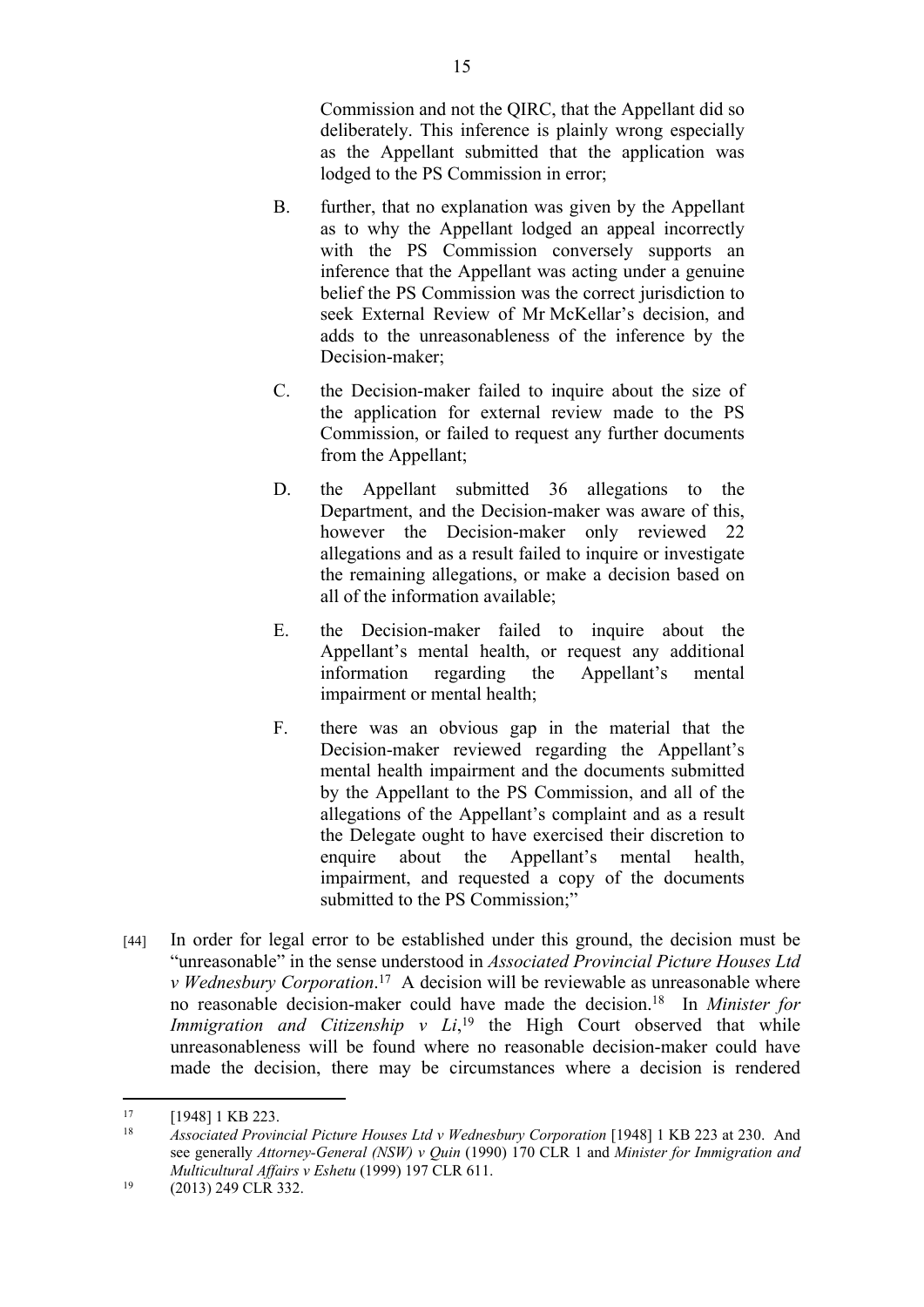unreasonable notwithstanding that test could not be fulfilled.<sup>20</sup> There seems to be no such circumstances here.

- [45] In this ground of appeal, Mr Forsyth-Stewart points to four factors which he says amounts to unreasonableness.
- [46] Complaint A ought to be rejected. I have already found that there was evidence upon which the relevant inferences could be drawn.
- [47] Deputy President Merrell held that there was a decision made not to pursue a public service appeal but instead pursued the complaint to the Public Service Commission. That was the inference he drew and it is one that is open on the evidence, so Complaint B fails.
- [48] Complaints C, D and E all allege the Deputy President failed to make inquiries. He was not obliged to do so. The Deputy President was obliged to ensure that Mr Forsyth-Stewart was aware of the relevant issues and the nature and content of any adverse material to be relied upon.<sup>21</sup> There is no suggestion that Mr Forsyth-Stewart was not aware of those things. There is no substance in Complaints C, D and E.
- [49] Complaint F alleges that the Delegate (a reference to Mr McKellar) ought to have sought further material from Mr Forsyth-Stewart before making the decision which Mr McKellar made. That is hardly, if at all, relevant to a *Wednesbury* unreasonableness submission directed at the Deputy President's decision. Complaint F raises nothing which renders the decision unreasonable.

*Failure to afford procedural fairness: prejudice*

- [50] The grounds here allege:
	- "b. In relation to prejudice
		- i. the Decision-maker failed to afford procedural fairness to the Appellant and the fact the Appellant sought alternate avenues of External Review should not adversely affect and/ or preclude the Appellant's right to seek an appropriate outcome at the QIRC;
		- ii. if the Decision was likely to turn on the fact the Appellant had sought alternate avenues for appeal, the Decision-maker had a duty to request a further response from the Appellant as to the prejudice that he would suffer as a result of the refusal to allow an extension of time;
		- iii. further, the QIRC is the appropriate, and best jurisdiction for the Appellant to seek an outcome as the Appellant is

<sup>&</sup>lt;sup>20</sup> At [30], [68] and [74].

<sup>21</sup> *Commissioner for the ACT Revenue v Alphaone Pty Ltd* (1994) 49 FCR 576, *Secretary, Department of Sustainability, and Environment (Vic) v Minister for Sustainability, Environment, Water, Population and Communities (Cth)* (2013) 209 FCR 215 at [107] and *Minister for Immigration and Border Protection v SZSSJ* (2016) 259 CLR 180.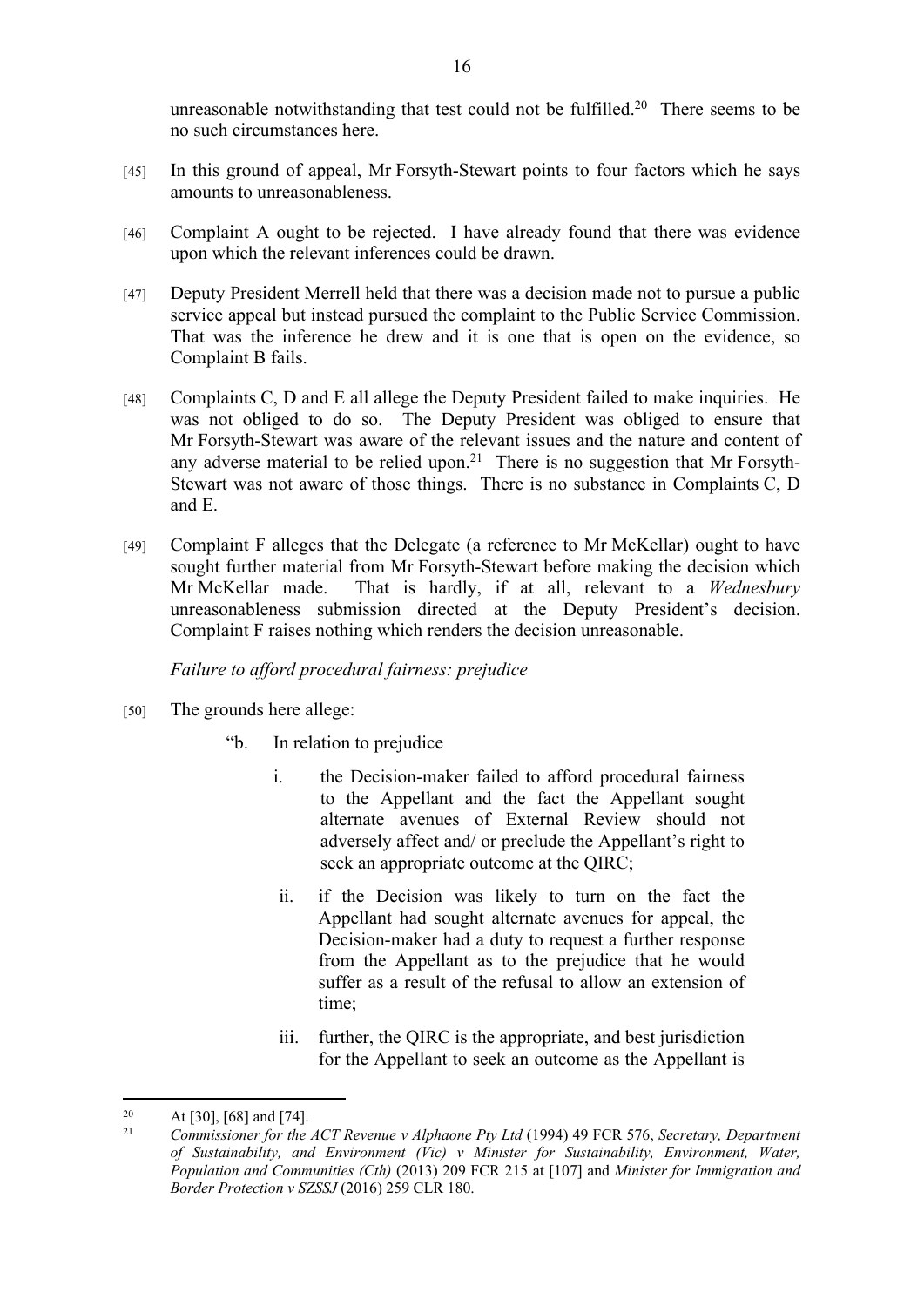a public service employee within the meaning of that term according to Schedule 1 and section 9(1) of the *Public Service Act 2008* (Qld) and the Appellant would suffer significant prejudice if the appeal was refused, including, but not limited, to:

- A. the Appellant's case may not be heard in any jurisdiction;
- B. the Appellant submitted 36 allegations to the Department, and the Decision-maker was aware of this. However, the Decision-maker only reviewed only 22 allegations, which, as detailed above was unreasonable. The Appellant's prejudice is clear that if the application is refused, the Decision would have been made on incomplete infom1ation and/ or on part of the information available;"
- [51] This no doubt concerns the findings by the Deputy President at paragraph [37] of the reasons:<sup>22</sup>
	- "[37] However, I note that Mr Forsyth-Stewart has also submitted that he has sought external reviews of the decision with the Ombudsman and the Queensland Human Rights Commission. My opinion is that these facts are against allowing Mr Forsyth-Stewart to start his appeal within a longer period. Mr Forsyth-Stewart has sought those reviews within the relevant limitation periods. That is to say, Mr Forsyth-Stewart will still have an external review avenue of the decision if I do not allow him to start his appeal within a longer period."
- [52] The Deputy President was required to afford procedural fairness to Mr Forsyth-Stewart. What is in issue is the content of that obligation.
- [53] A decision-maker will normally be under an obligation to ensure that a person who may be affected by a decision must be given "an opportunity to deal with relevant matters adverse to his interests which the repository of the power proposes to take into account in deciding upon [the question]".<sup>23</sup>
- [54] A decision-maker need not specifically identify, before the decision is made, issues which are obviously ones which may be taken into account. That situation can be distinguished from cases such as *Orreal v Queensland Community Corrections Board*. <sup>24</sup> There, material of which an appellant for parole had no knowledge raised issues well beyond the usual scope of such an application. The decision-maker took those matters into account without Mr Orreal having the opportunity to address them. The challenge to the refusal of parole was upheld.

<sup>22</sup> *Forsyth-Stewart v State of Queensland (Department of Education)* [2021] QIRC 395.

<sup>23</sup> *Kioa v West* (1985) 159 CLR 550 at 628; see also *Commissioner for ACT Revenue v Alphaone Pty Ltd* (1994) 49 FCR 576, *Minister for Immigration and Border Protection v SZSSJ* (2016) 259 CLR 180.

<sup>24</sup> (1995) 81 A Crim R 212.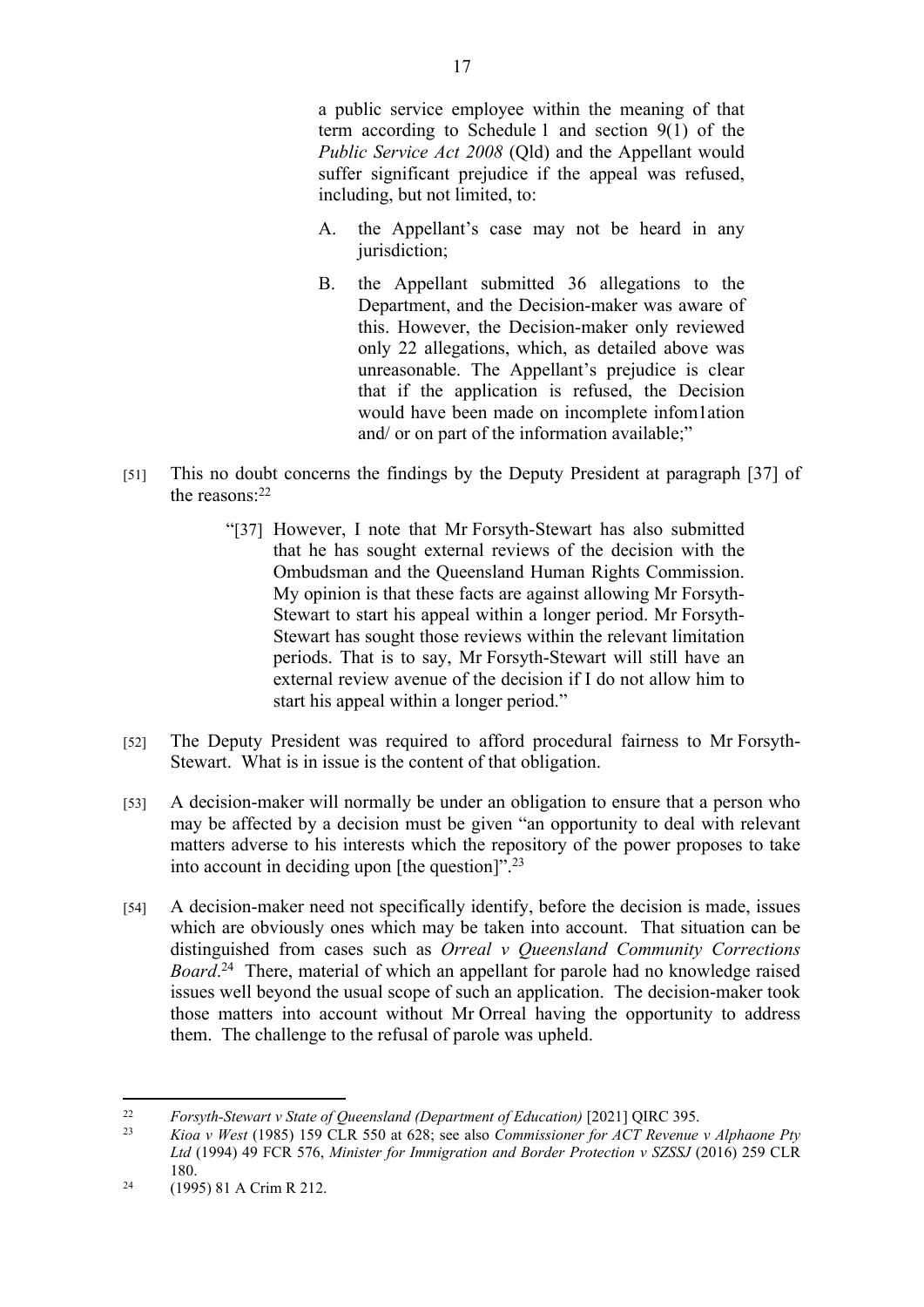[55] This is not such a case. Prejudice, being the loss of the right to pursue a public service appeal, was an obvious matter for consideration. Mr Forsyth-Stewart was on notice that prejudice was an issue and that the Department's position was that any prejudice to Mr Forsyth-Stewart was ameliorated by the fact that he was pursuing other avenues. In the Department's written submissions to the Deputy President, this was said:

> "*The prejudice to the parties should the extension be allowed or not allowed*

- 12. It is important to note the delay itself is considered to give rise to a general presumption of prejudice to a respondent. The Respondent contends it would suffer general prejudice should the Commission decide to exercise its discretion to hear the Appeal out of time.
- 13. Should the Commission decide not to exercise its discretion to hear the Appeal out of time, the prejudice to the Appellant may be limited and mitigated based on the other avenues the Appellant is pursuing via an external review, namely through the Queensland Ombudsman and the Queensland Human Rights Commission, which the Appellant advises on appeal. Furthermore, there is apparently other avenues of action the Appellant has taken as per the Submissions of the Appellant."
- [56] The issue of prejudice having been squarely raised, Mr Forsyth-Stewart could have sought to file further submissions in answer to that particular point. There has been no breach of the rules of procedural fairness.
- [57] Ground b.iii<sup>25</sup> raises a different issue. That is not so much an allegation of a denial of procedural fairness, but either a factual complaint or an unreasonableness argument. Mr Forsyth-Stewart submits that if the extension of time is not granted, he may suffer prejudice because his case might not be heard in any jurisdiction.
- [58] The Deputy President did not hold that there was no prejudice to Mr Forsyth-Stewart. What he found in paragraph  $[37]$  of the reasons<sup>26</sup> was, in effect, that in balancing discretionary issues, he took into account the availability of other avenues of review. That is what the Deputy President meant when he said that "these facts [the other avenues of review] are against allowing Mr Forsyth-Stewart to start within a longer period".
- [59] The Deputy President has not made a factual mistake and, in my view, taking the availability of other avenues into account in the way that he did was not an error and did not render the decision unreasonable.

*Conduct of the Department* 

- [60] In his grounds of appeal, Mr Forsyth-Stewart says:
	- "i. as detailed above, the Decision-maker did not review all of the Appellant's allegations, as outlined in the McKellar decision,

<sup>25</sup> Subparagraphs A and B.

<sup>26</sup> Set out at paragraph [51] of these reasons.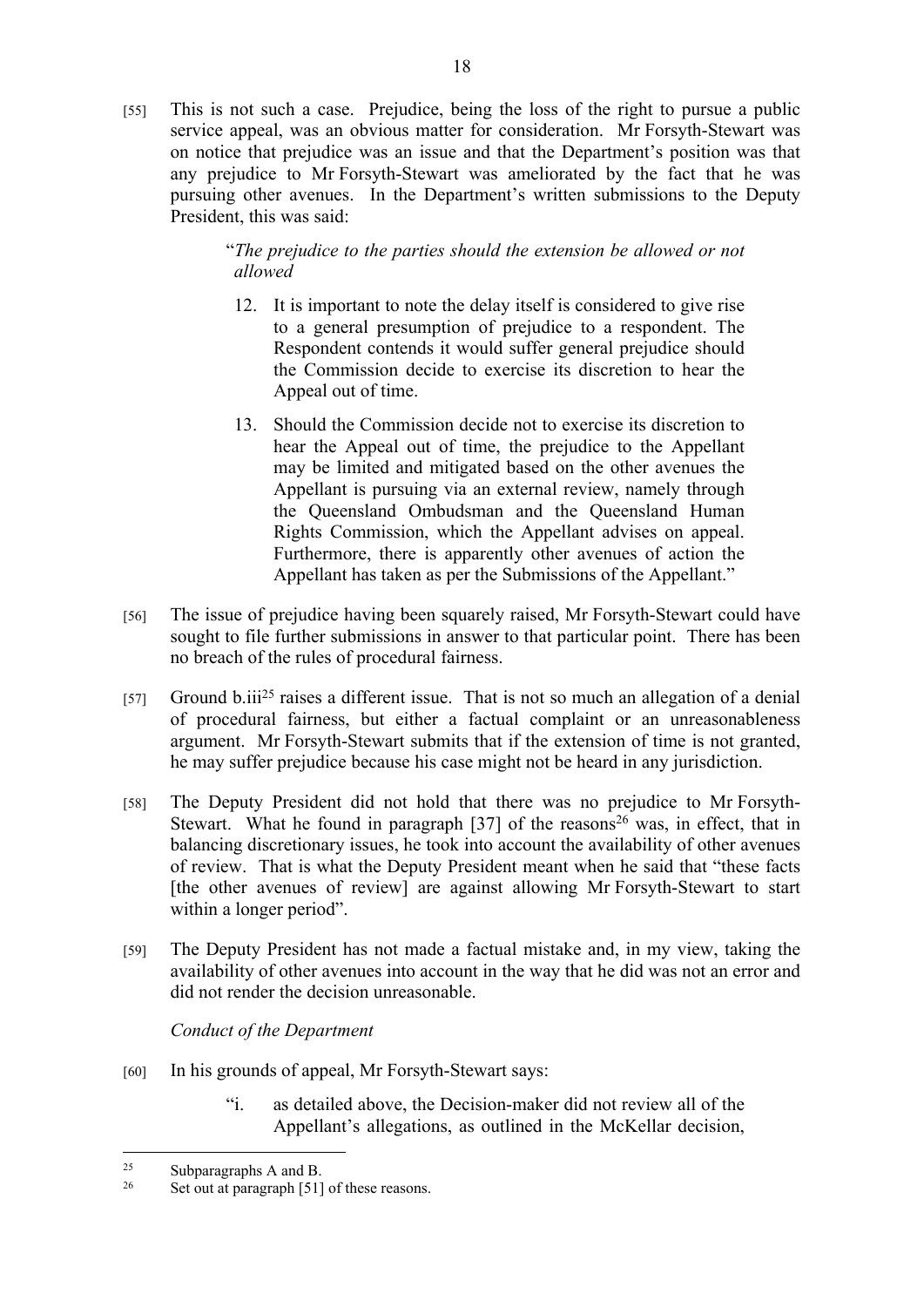being an error in and of itself as the Decision-maker failed to consider relevant considerations and material in the matter. The scope of the investigation by the Department was unilaterally reduced, without the prior knowledge or consent of the Appellant. Accordingly, the Respondent's conduct should be questioned and provide support to the approval of this application, as it caused a disadvantage to the Appellant as the Decision was not made on all of the available information;"

- [61] This addresses paragraph [38] of the Deputy President's reasons:<sup>27</sup>
	- "[38] There is no conduct on the part of the Department that supports the view that it would be fair and equitable to allow Mr Forsyth-Stewart to start his appeal on 17 September 2021."
- [62] Mr Forsyth-Stewart in this ground of appeal, complains about the way the Department conducted the investigation which led to Mr McKellar's decision. That is not what is being referred to by the Deputy President. The Deputy President is referring to conduct which might be relevant to the application to extend time.
- [63] Sometimes, the conduct of one party will be relevant in balancing whether an extension of time should be given. For example, if the Department had misled Mr Forsyth-Stewart as to the time limits applicable for the making of a public service appeal, the QIRC may be loath to then hold Mr Forsyth-Stewart to the time limit.
- [64] There is nothing like that here and there is no error demonstrated by paragraph [38] of the Deputy President's reasons.

*Merits of the appeal*

- [65] In his grounds of appeal, Mr Forsyth-Stewart says this:
	- "i. while the merits of the substantive appeal are considered as a guiding principle as to whether or not to allow the extension of time, the case of *Johnson v Discovery Bay Developments Pty Ltd*<sup>28</sup> provides that the merits or lack thereof of the substantive application must be clear cut and will usually flow from formation of a view that there is an obstacle that no amount of evidence can overcome;
	- ii. as the appeal was in relation to an extension of time, and not a substantive appeal of the matter, the Decision-maker did not have all of the relevant information before him to make a determination of the Appellant's lack of prospects of success, especially to the point that, as above, '*no amount of evidence can overcome*'. As a result, the Decision-maker erred in taking into account an irrelevant consideration in making the Decision."

<sup>27</sup> *Forsyth-Stewart v State of Queensland (Department of Education)* [2021] QIRC 395.

<sup>28</sup> (1996) 151 QGIG 1010.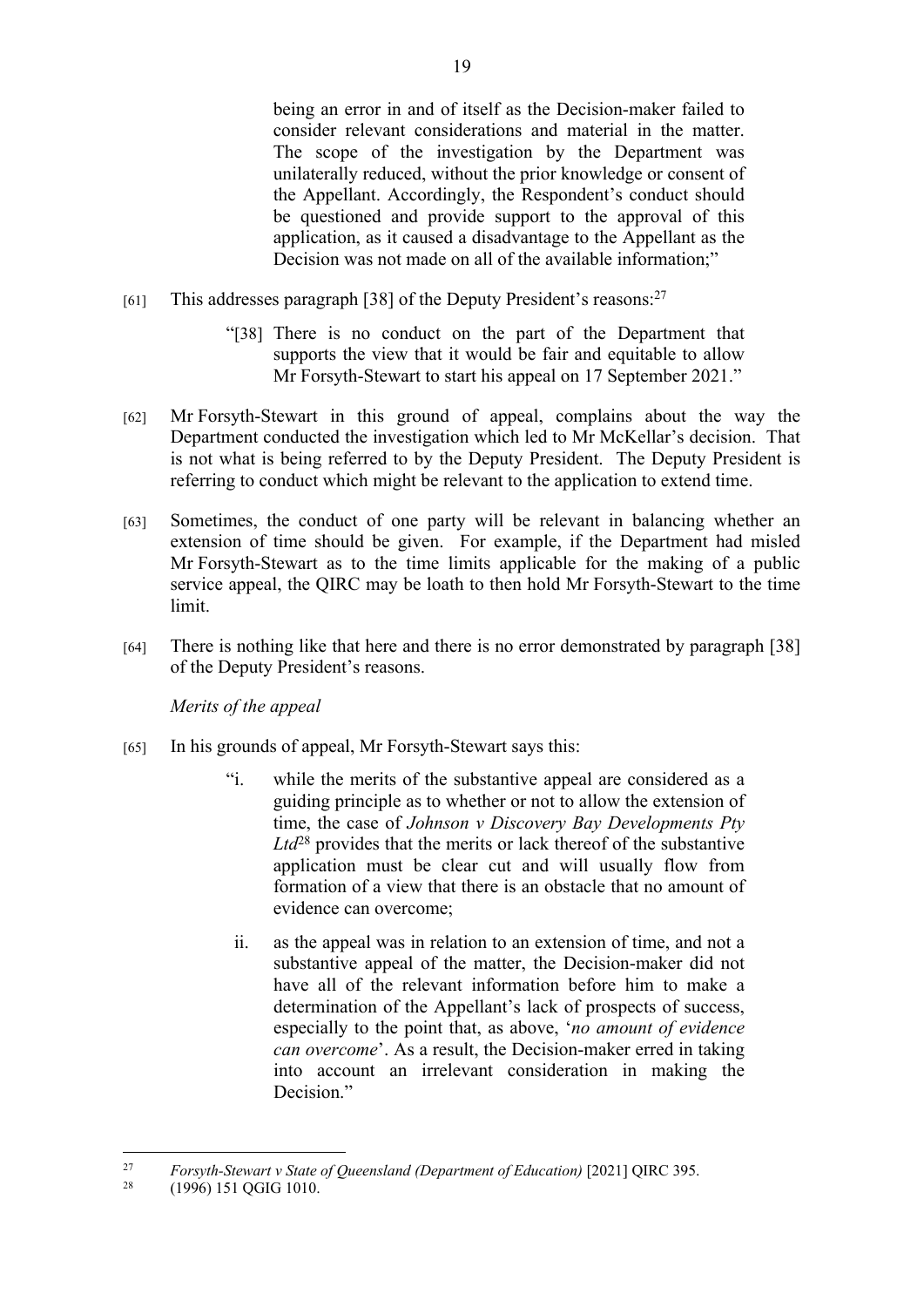- [66] This ground concerns the findings made by the Deputy President at paragraphs [43]- [47] of the decision.<sup>29</sup>
- [67] There, the Deputy President says:
	- "[43] Mr Forsyth-Stewart does not provide any sound reason as to why the decision was not fair and reasonable. While he alleges that the investigator was biased, altered and omitted allegations, ignored or failed to properly consider evidence, failed to contact or deliberately excluded witnesses and witness testimony, included the testimony of a witness who was potentially biased and did not understand his complaint, he does not provide any reasonable particulars of these allegations. These allegations are at a very high level of generality.
	- [44] The fact that the investigator found that none of the 22 allegations were proven, does not and cannot reasonably mean, without some specific allegation or claim, that the investigator was actually biased against Mr Forsyth-Stewart or that the investigation faltered, as seems to be contended by Mr Forsyth-Stewart.
	- [45] In terms of the merits of his case on appeal, Mr Forsyth-Stewart makes submissions about another decision that has been made, namely, a direction that he attend an independent medical examination. However, as best as I can make out, that direction was not the subject of the decision against which he seeks to appeal. Similarly, Mr Forsyth-Stewart seems to make submissions about a later decision (that is later to the date of his stage 1 complaint) to suspend him. Again, it seems to me that suspension decision was not the subject of the decision against which he seeks to appeal.
	- [46] In my view, Mr Forsyth-Stewart simply does not like the decision and, without particularising why the decision was not fair and reasonable, wants to re-run his stage 1 complaint.
	- [47] For these reasons, the merit of Mr Forsyth-Stewart's appeal is a neutral factor as to whether he should be allowed to start his appeal within a longer period"
- [68] The Deputy President observed<sup>30</sup> that Mr Forsyth-Stewart was aware that the prospects or otherwise of success of the appeal against Mr McKellar's decision was a relevant consideration to the application to extend time. There is no appeal against that finding. The Deputy President then dealt with the material which had been placed before him in order to assess the merits of the appeal.
- [69] It was not for the Deputy President to inquire as to what other material was available. His function was to decide the case on the basis of the evidence put before him by the parties. He did that. No error is shown.

<sup>29</sup> *Forsyth-Stewart v State of Queensland (Department of Education)* [2021] QIRC 395.

 $30$  At [39].